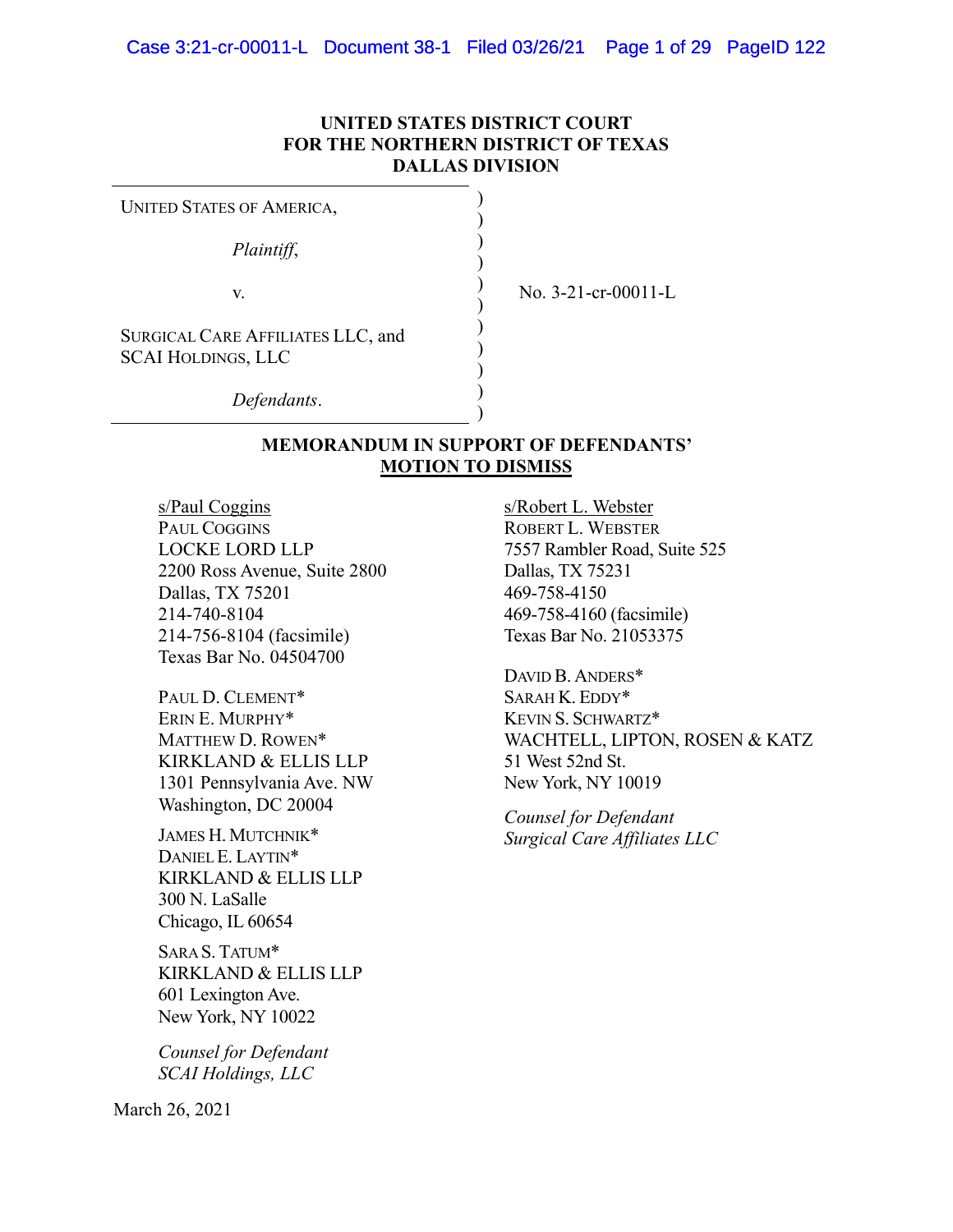## **TABLE OF CONTENTS**

| $\mathbf{I}$ . |                                                                             |
|----------------|-----------------------------------------------------------------------------|
| II.            | Extending The Per Se Rule To Non-Solicitation Agreements For The First Time |
|                |                                                                             |
|                | <b>CERTIFICATE OF SERVICE</b>                                               |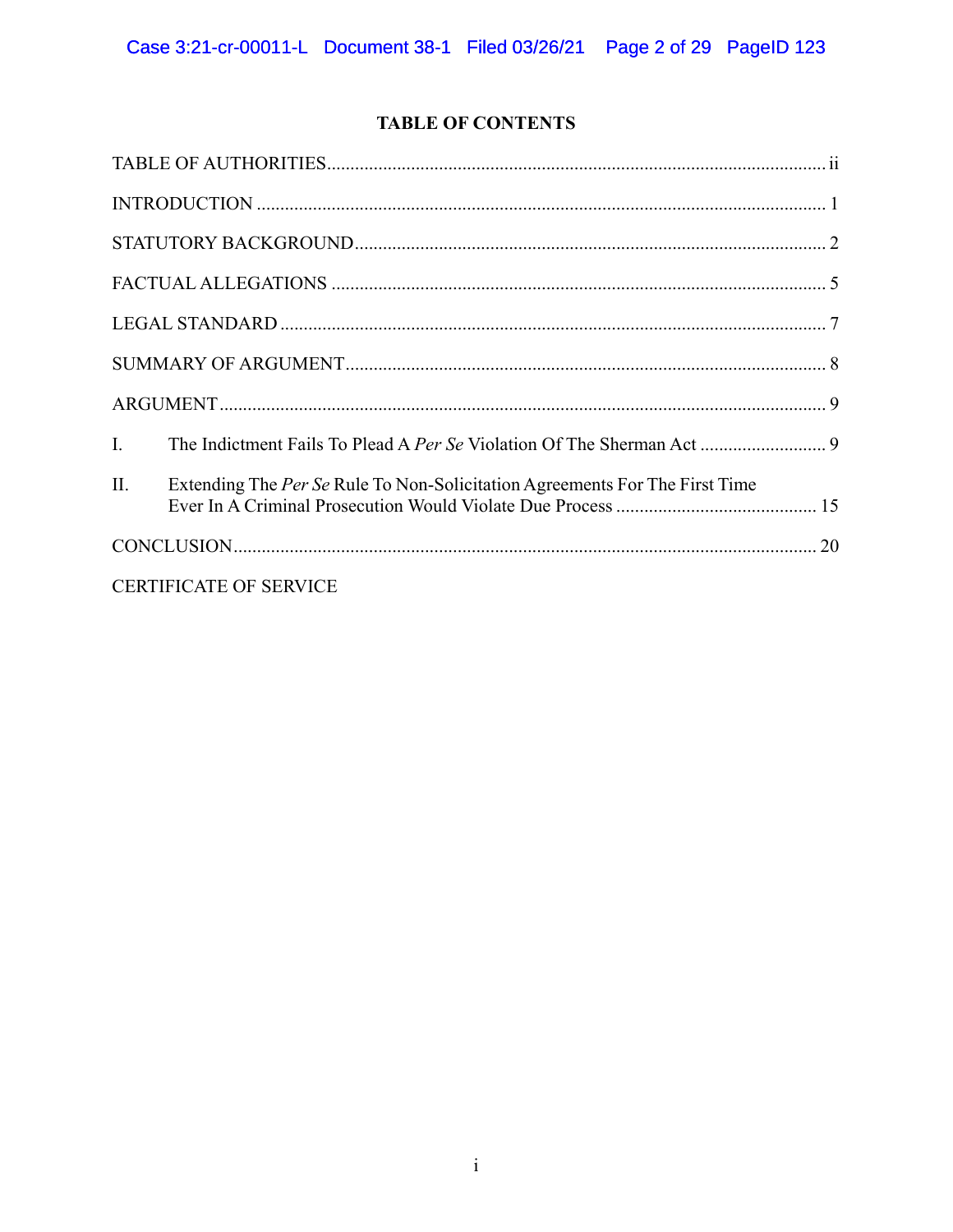## **TABLE OF AUTHORITIES**

## **Cases**

| Apprendi v. New Jersey,                              |
|------------------------------------------------------|
| Arizona v. Maricopa Cnty. Med. Soc.,                 |
| Aya Healthcare Servs., Inc. v. AMN Healthcare, Inc., |
| Aydin Corp. v. Loral Corp.,                          |
| Azar v. Allina Health Servs.,                        |
| Bogan v. Hodgkins,                                   |
| Bond v. United States,                               |
| Coleman v. Gen. Elec. Co.,                           |
| Continental T. V., Inc. v. GTE Sylvania Inc.,        |
| Eichorn v. AT&T Corp.,                               |
| Fonseca v. Hewlett-Packard Co.,                      |
| Francis v. Franklin,                                 |
| Fuentes v. Royal Dutch Shell PLC,                    |
| Hangar v. Berkley Grp., Inc.,                        |
| In re High-Tech Emp. Antitrust Litig.,               |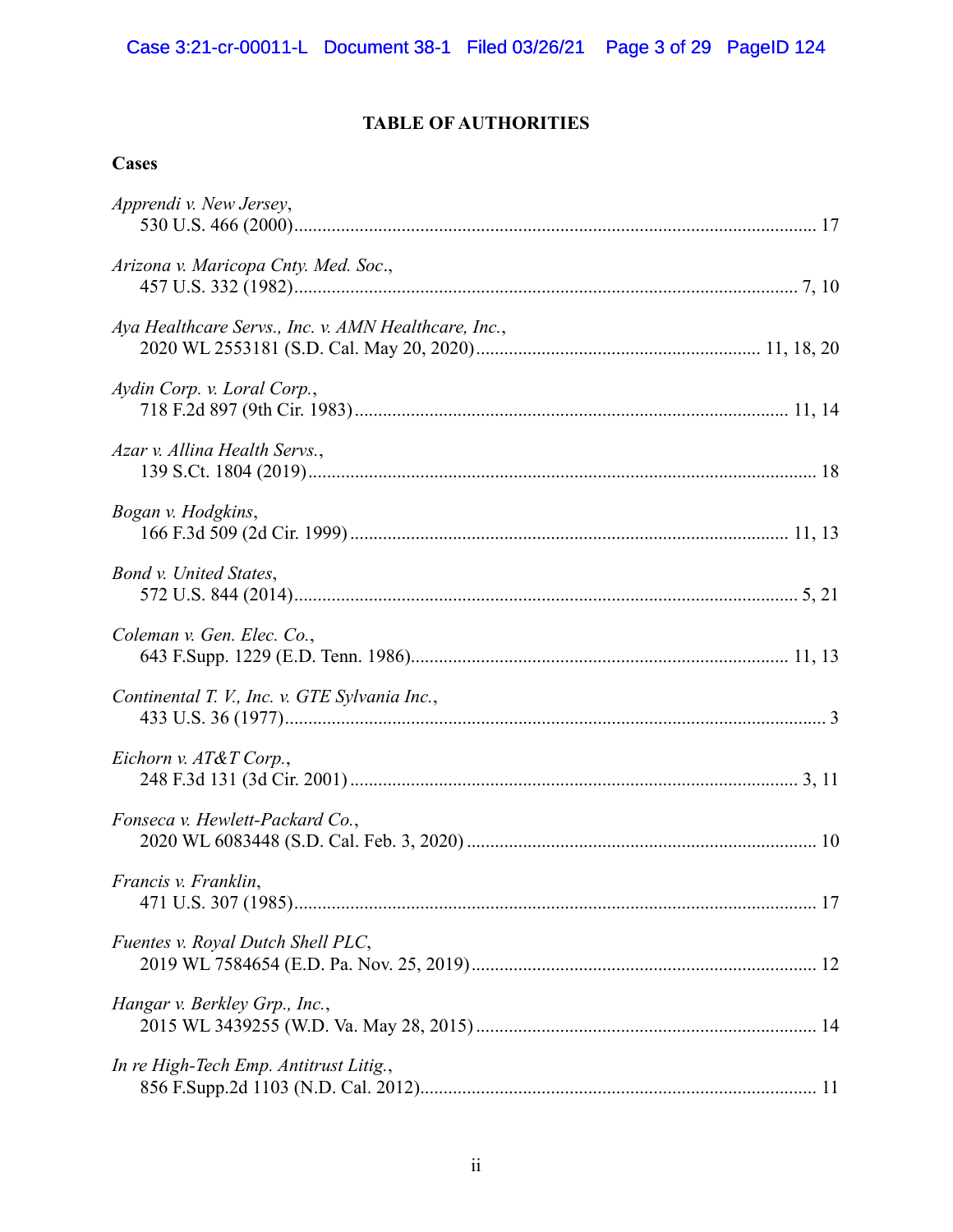# Case 3:21-cr-00011-L Document 38-1 Filed 03/26/21 Page 4 of 29 PageID 125

| In re Ry. Indus. Emp. No-Poach Antitrust Litig.,    |  |
|-----------------------------------------------------|--|
| Kelly v. United States,                             |  |
| Krzalic v. Republic Title Co.,                      |  |
| Landgraf v. USI Film Prods.,                        |  |
| Leegin Creative Leather Prods., Inc. v. PSKS, Inc., |  |
| McDonnell v. United States,                         |  |
| MM Steel, L.P. v. JSW Steel (USA) Inc.,             |  |
| Molinari v. Consol. Energy Inc.,                    |  |
| Nat'l Soc'y of Prof. Eng'rs v. United States,       |  |
| Nichols v. Spencer Int'l Press, Inc.,               |  |
| NYNEX Corp. v. Discon, Inc.,                        |  |
| Ohio v. Am. Express Co.,                            |  |
| Palmer v. BRG of Georgia, Inc.,                     |  |
| Quinonez v. Nat'l Ass'n of Secs. Dealers,           |  |
| Radovich v. NFL,                                    |  |
| Sekhar v. United States,                            |  |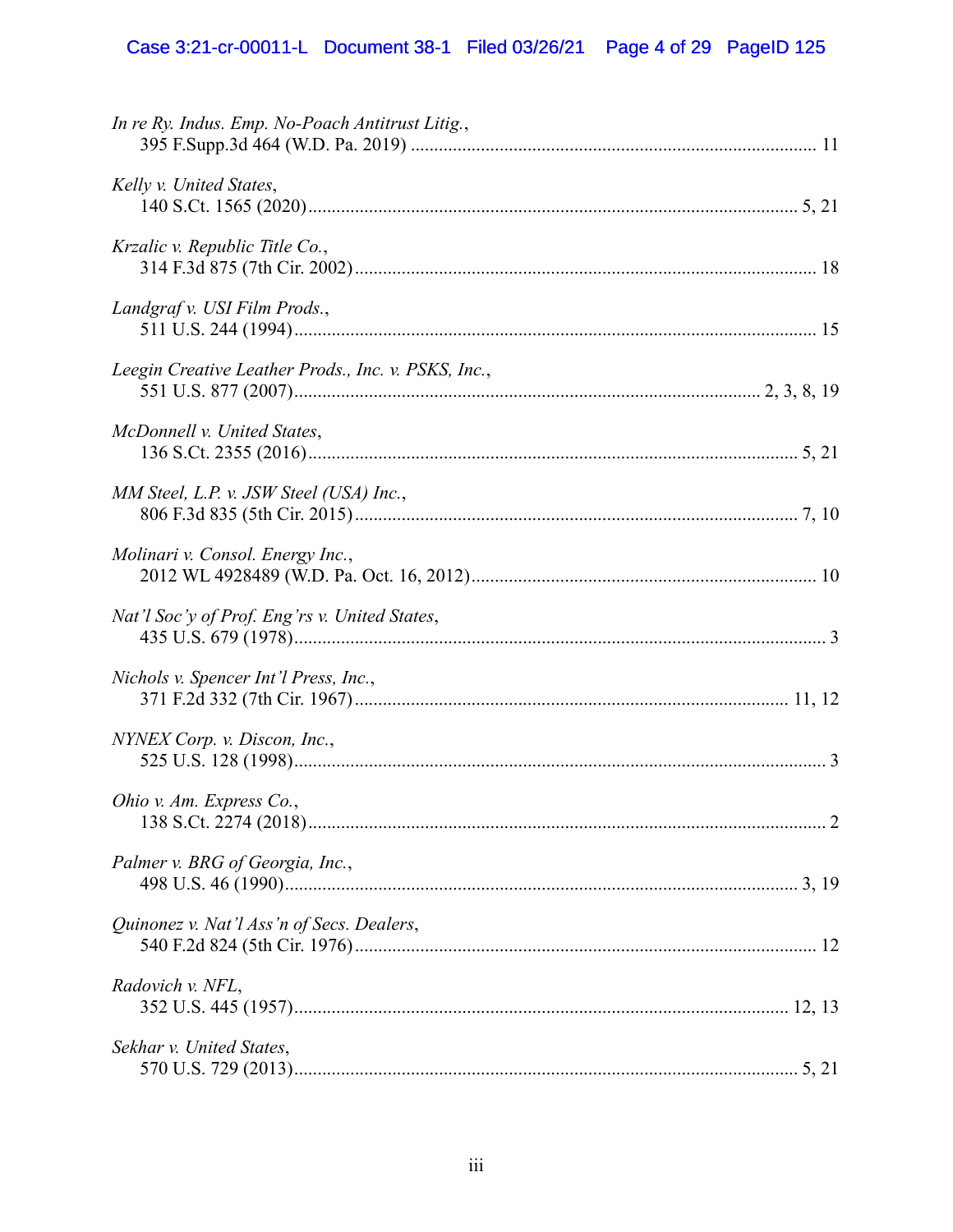# Case 3:21-cr-00011-L Document 38-1 Filed 03/26/21 Page 5 of 29 PageID 126

| Skilling v. United States,                    |  |
|-----------------------------------------------|--|
| State Oil Co. v. Khan,                        |  |
| Texaco Inc. v. Dagher,                        |  |
| United States v. Brighton Bldg. & Maint. Co., |  |
| United States v. Cadillac Overall Supply Co., |  |
| United States v. eBay, Inc.,                  |  |
| United States v. Fontenot,                    |  |
| United States v. Hudson,                      |  |
| United States v. Lanier,                      |  |
| United States v. Ramos,                       |  |
| United States v. Realty Multi-List, Inc.,     |  |
| United States v. Rose,                        |  |
| United States v. Socony-Vacuum Oil Co.,       |  |
| United States v. Suarez,                      |  |
| United States v. Topco Assocs., Inc.,         |  |
| United States v. U.S. Gypsum Co.,             |  |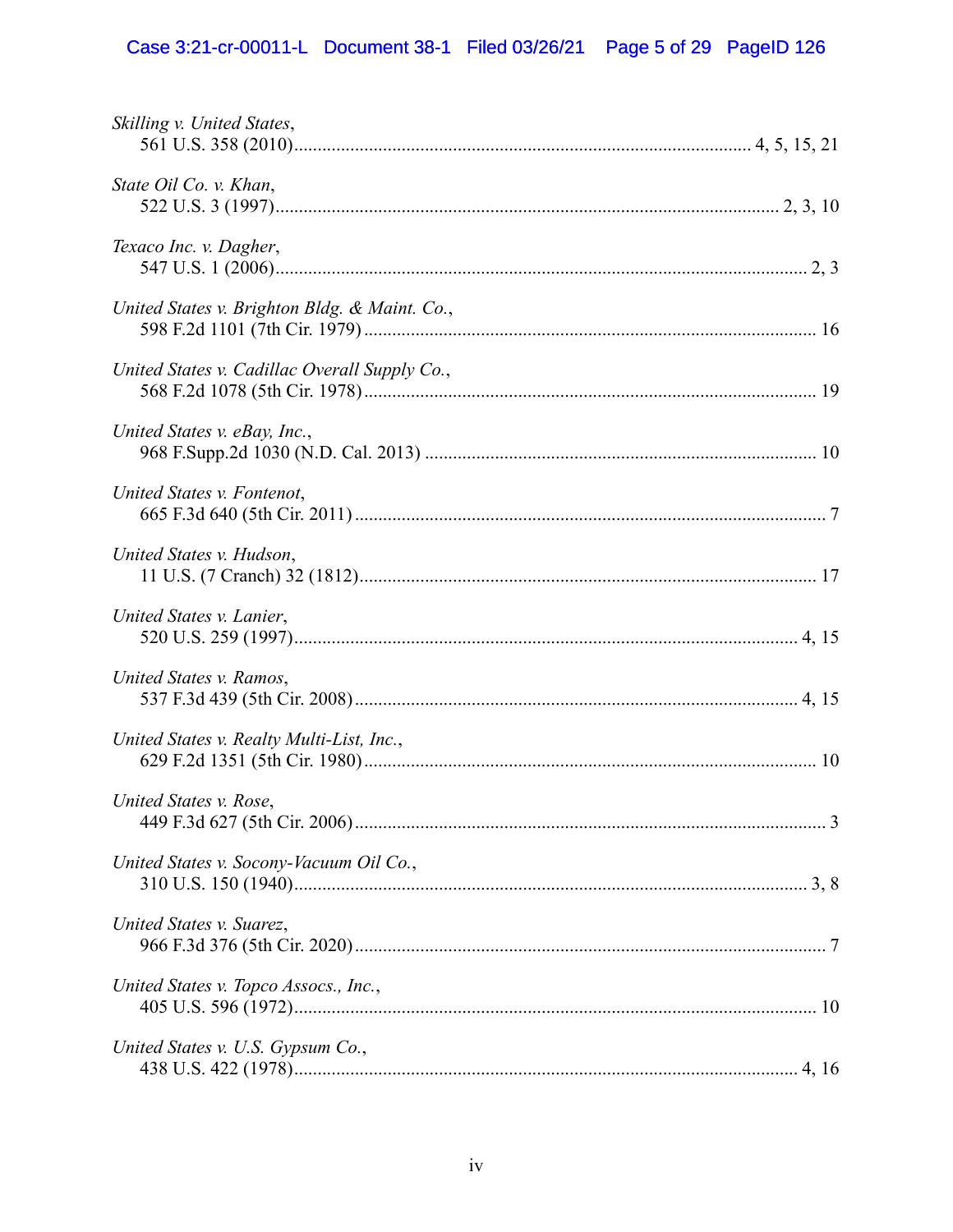# Case 3:21-cr-00011-L Document 38-1 Filed 03/26/21 Page 6 of 29 PageID 127

| United States v. USPlabs, LLC,                                                                                 |
|----------------------------------------------------------------------------------------------------------------|
| Weisfeld v. Sun Chem. Corp.,                                                                                   |
| Yates v. United States,                                                                                        |
| Yi v. SK Bakeries, LLC,                                                                                        |
| <b>Statute</b>                                                                                                 |
|                                                                                                                |
| <b>Rules</b>                                                                                                   |
|                                                                                                                |
|                                                                                                                |
| <b>Treatise</b>                                                                                                |
| Phillip E. Areeda & Herbert Hovenkamp, Antitrust Law (4th ed. 2020) 3, 10, 15                                  |
| <b>Other Authorities</b>                                                                                       |
| Br. for the U.S. in Opp'n, Sanchez v. United States, No. 19-288                                                |
| Corrected Statement of Interest, <i>Harris v. CJ Star, LLC</i> ,                                               |
| Corrected Statement of Interest, Richmond v. Pullman Inc.,                                                     |
| Corrected Statement of Interest, Stigar v. Dough Dough, Inc.,                                                  |
| U.S. Dep't of Justice & Fed. Trade Comm'n,<br>Antitrust Guidance for Human Resource Professionals (Oct. 2016), |
| U.S. Dep't of Justice, Antitrust Div.,<br>Antitrust Division Manual (5th ed. 2017),                            |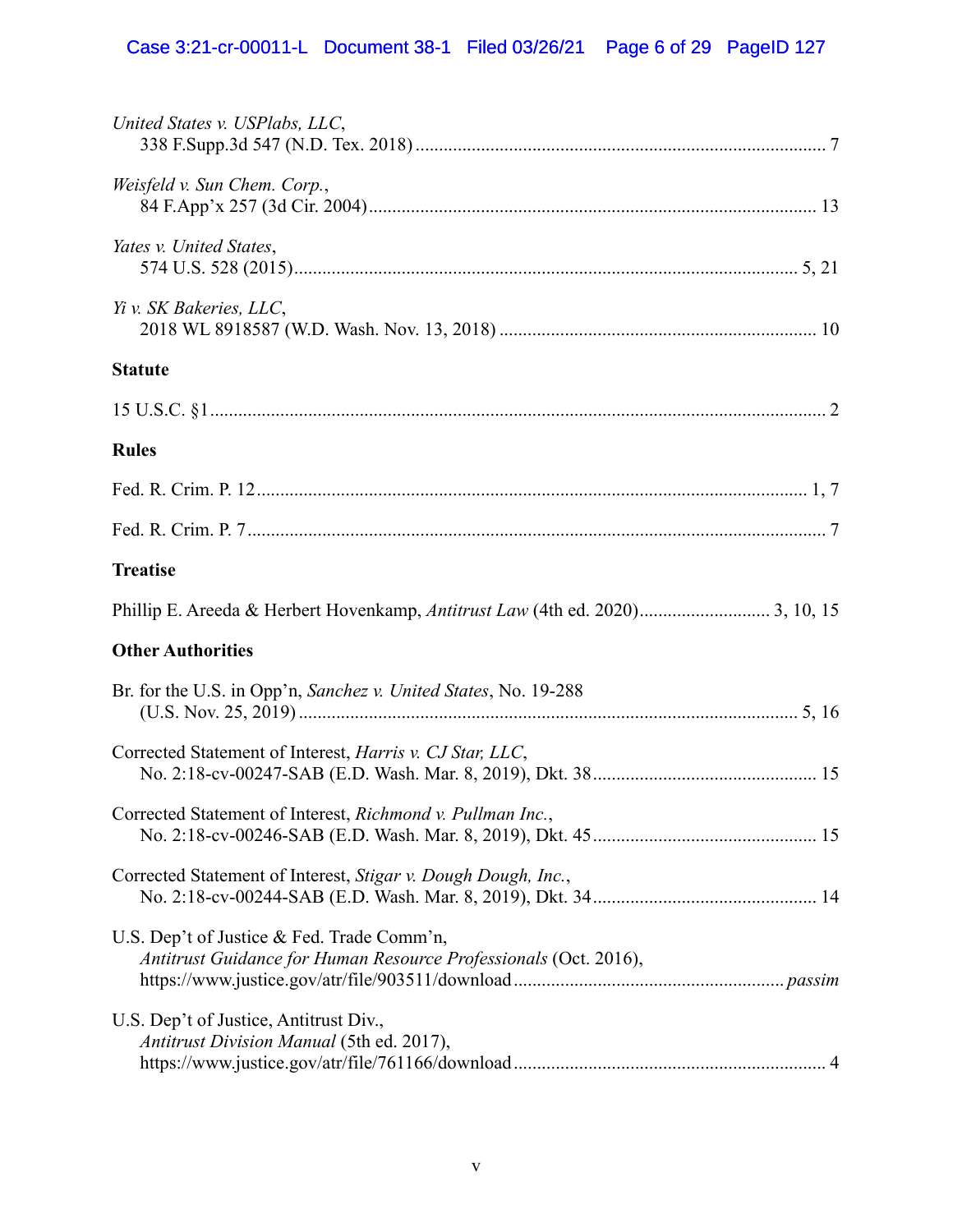| U.S. Dep't of Justice,<br>Justice News: Deputy Assistant Attorney General Michael Murray Delivers<br>Remarks at the Santa Clara University School of Law (Mar. 1, 2019),<br>18     |  |
|------------------------------------------------------------------------------------------------------------------------------------------------------------------------------------|--|
| U.S. Dep't of Justice,<br>Price Fixing, Bid Rigging, And Market Allocation: What They Are And What<br>To Look For (Feb. 2021), https://www.justice.gov/atr/file/810261/download 14 |  |
| U.S. Dep't of Justice,<br>Report of the Attorney General's Nat'l Comm. to Study the Antitrust Laws<br>(1955)                                                                       |  |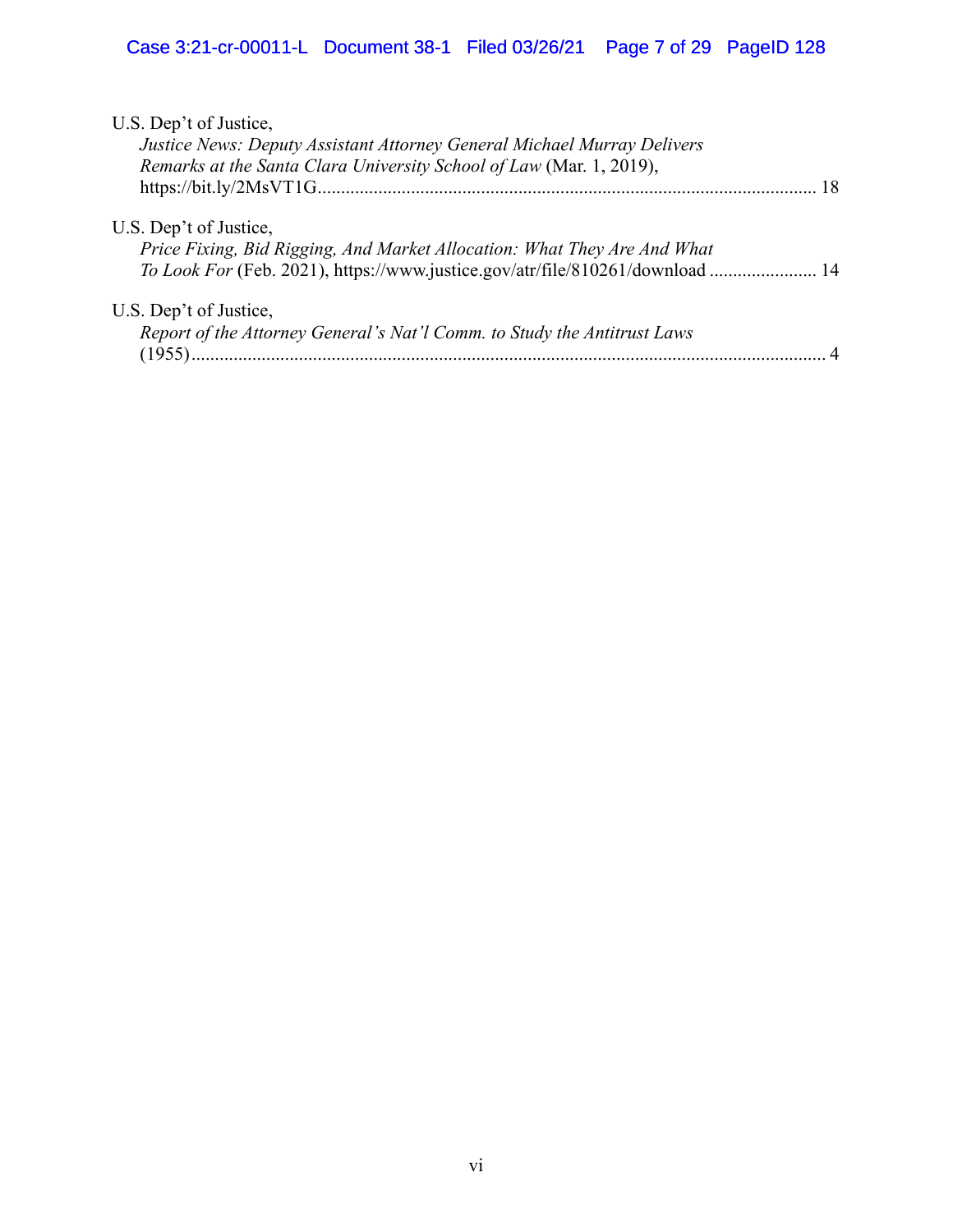### **INTRODUCTION**

This prosecution marks the first time in history that the government has tried to prosecute anyone criminally for allegedly entering into an agreement not to solicit another company's employees. That is not because Congress recently passed a new statute criminalizing nonsolicitation agreements. Instead, the criminal prohibition the government invokes to bring this novel prosecution is the notoriously imprecise Section 1 of the Sherman Act, which has been on the books for over a century. Because of the imprecision and potential breadth of the Sherman Act, the government itself has long forsworn the possibility of a criminal prosecution for conduct subject only to the rule of reason and has limited criminal prosecutions to conduct that constitutes a "*per se*" violation of the Act—*i.e.*, conduct that long judicial experience has proven to be inherently "pernicious" and pervasively anticompetitive. Yet no court has ever held that standalone non-solicitation agreements like the kind alleged in this Indictment are subject to the *per se* rule.

That alone should preclude this criminal prosecution. Not only has there never been a criminal prosecution for a non-solicitation agreement, but the limited judicial experience with such agreements *in the civil context* has taught precisely the opposite: Non-solicitation agreements can and often do have pro-competitive effects, and the parties to such agreements rarely have market power over employees. The Indictment thus must be dismissed as a matter of law at the threshold because it fails to state a *per se* offense. *See* Fed. R. Crim. P. 12(b)(3)(v).

Fundamental principles of due process and fair notice also bar this prosecution. Neither the Sherman Act nor any case law provides any fair notice that agreements not to solicit another company's employees are *per se* illegal. Applying a *per se* rule here for the first time in a criminal case—before *per se* treatment has been established in the civil context—would violate the bedrock rule that the criminal law must provide fair notice of what it prohibits. For this reason, too, the Indictment must be dismissed.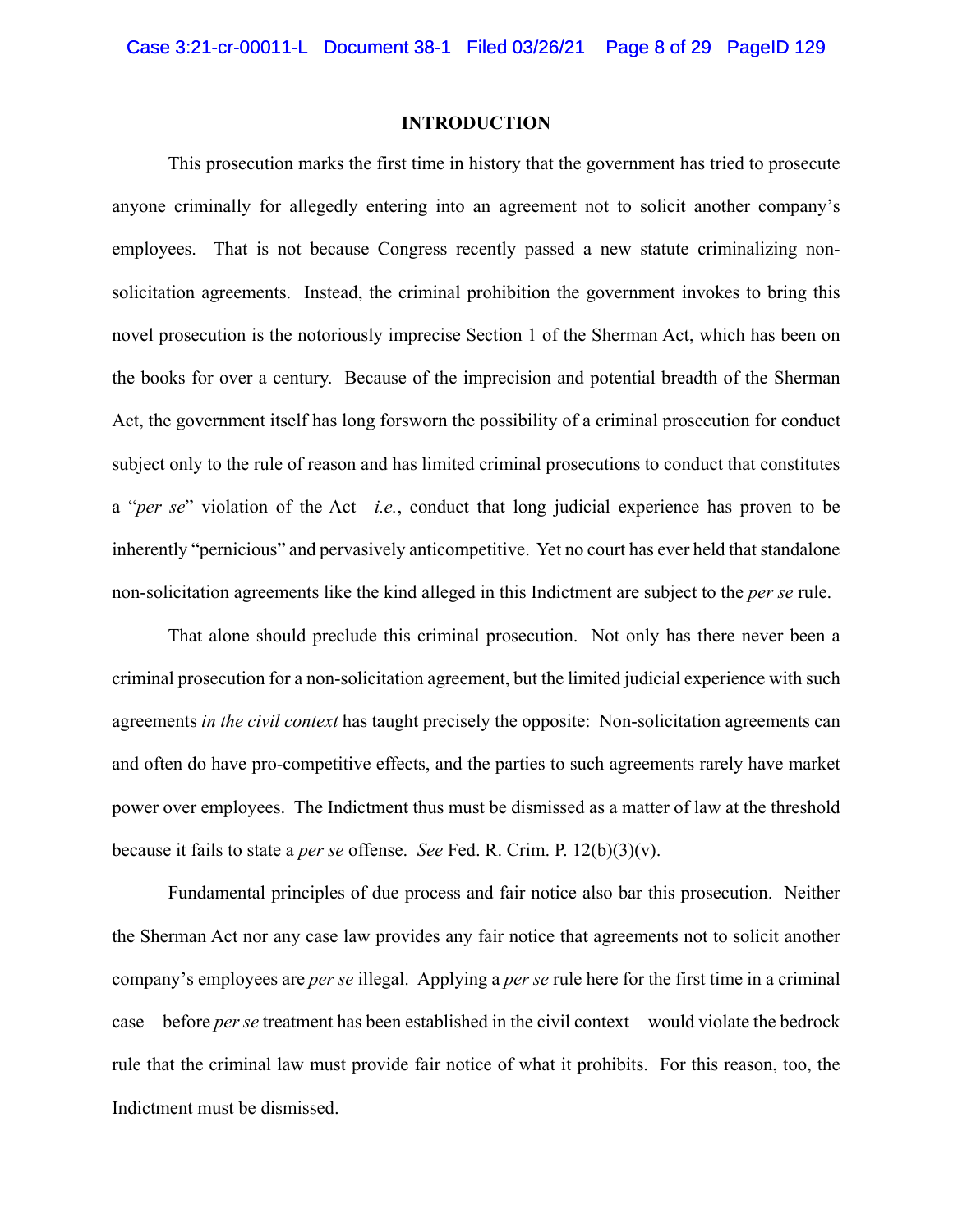## **STATUTORY BACKGROUND**

Section 1 of the Sherman Act declares illegal "[e]very contract, combination in the form of trust or otherwise, or conspiracy, in restraint of trade or commerce among the several States." 15 U.S.C. §1. Courts have never "taken a literal approach" to interpreting that sweeping language. *Texaco Inc. v. Dagher*, 547 U.S. 1, 5 (2006). Instead, in keeping with the reality that some conduct—although a literal "restraint of trade"—may be procompetitive and beneficial to consumers, the Supreme Court has "repeated time and again that §1 'outlaw[s] only *unreasonable* restraints.'" *Leegin Creative Leather Prods., Inc. v. PSKS, Inc.*, 551 U.S. 877, 885 (2007) (emphasis added) (quoting *State Oil Co. v. Khan*, 522 U.S. 3, 10 (1997)); *see also Ohio v. Am. Express Co.*, 138 S.Ct. 2274, 2283 (2018) ("'[I]n view of the common law and the law in this country' when the Sherman Act was passed, the phrase 'restraint of trade' is best read to mean 'undue restraint.'" (citation omitted)).

For this reason, courts reviewing Section 1 claims "presumptively appl[y] rule of reason analysis." *Texaco*, 547 U.S. at 5. The rule of reason requires the factfinder, in deciding whether the challenged restraint is an "unreasonable" one, to consider "all of the circumstances," including "specific information about the relevant business," "the restraint's history, nature, and effect," "[w]hether the businesses involved have market power," and the "actual effect" of the challenged restraint on the relevant market." *Leegin*, 551 U.S. at 885-86.

Since Section 1 was enacted, the Supreme Court has determined that some rare restraints are so "predictable" and "pernicious" in their anticompetitive effect, and have "such limited potential for procompetitive benefit," that they are *per se* illegal. *State Oil Co.*, 522 U.S. at 10. But *per se* treatment is justified only when courts have had such "considerable experience" evaluating a particular type of restraint that they can "predict with confidence that it would be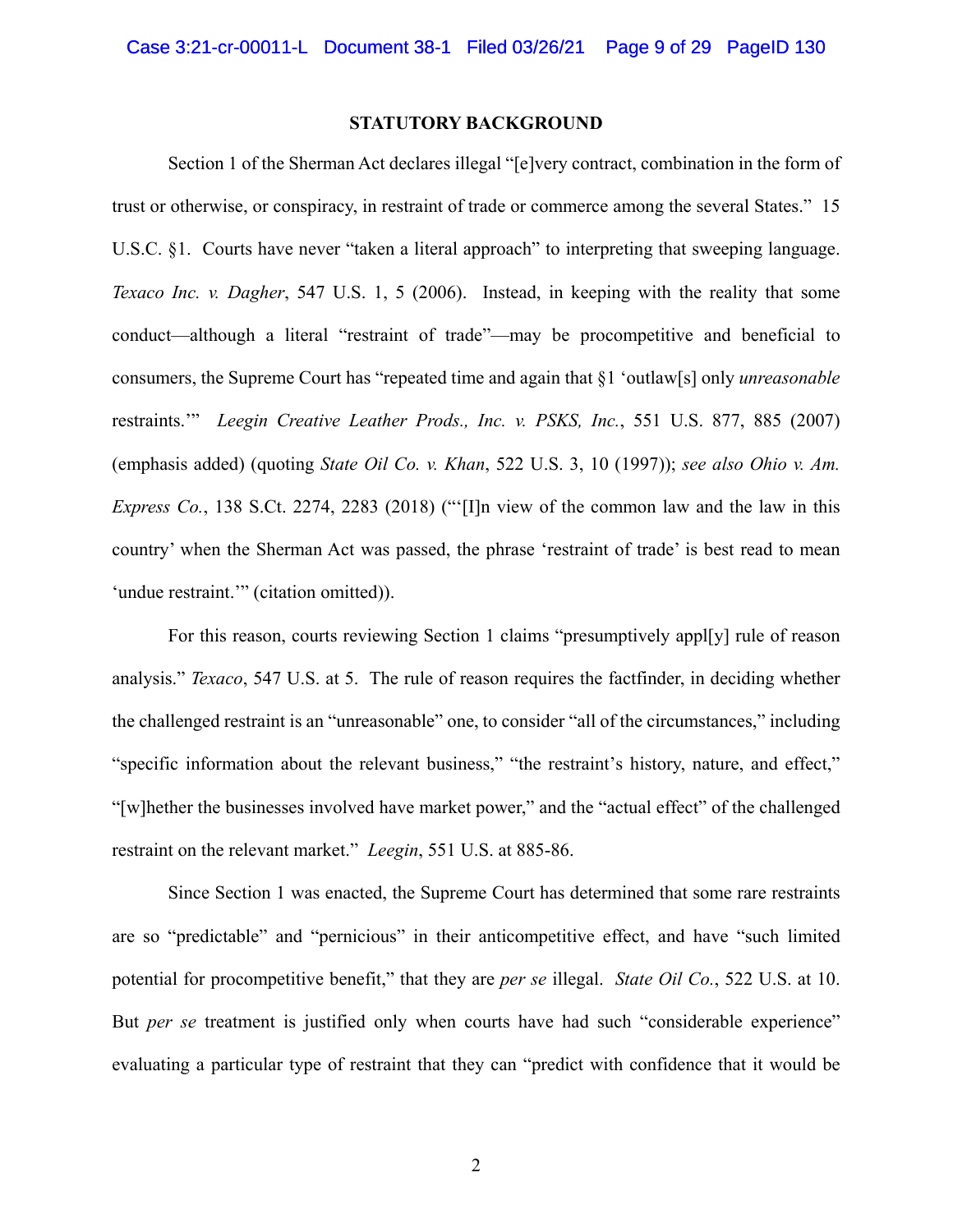#### Case 3:21-cr-00011-L Document 38-1 Filed 03/26/21 Page 10 of 29 PageID 131

invalidated in all or almost all instances under the rule of reason." *Leegin*, 551 U.S. at 886-87.1 That high bar reflects the harsh consequences that follow from *per se* treatment. If something is subject to *per se* treatment, then it is *per se* illegal, period, without any need to consider intent, market power, or pro-competitive justifications. *See United States v. Socony-Vacuum Oil Co.*, 310 U.S. 150, 210-11 (1940). *Per se* treatment is thus understandably reserved for the very narrow class of restraints that experience has taught have such "'manifestly anticompetitive' effects" that they "'lack … any redeeming virtue.'" *Leegin*, 551 U.S. at 886.

After more than a century of experience, the universe of *per se* conduct is limited to three kinds of agreements among competitors: to fix prices, divide markets, and rig bids.<sup>2</sup> See, e.g., *Texaco*, 547 U.S. at 5 (price fixing); *Palmer v. BRG of Georgia, Inc.*, 498 U.S. 46, 49-50 (1990) (market allocation); *United States v. Rose*, 449 F.3d 627, 630 (5th Cir. 2006) (bid rigging). In recent years, moreover, not only has the Supreme Court "been cautious in extending the *per se* approach to [new] claims that fall outside certain previously enumerated categories of liability," *Eichorn v. AT&T Corp.*, 248 F.3d 131, 143 (3d Cir. 2001), but the trend line has been decidedly in the opposite direction. The Supreme Court has repeatedly overruled cases that extended the *per se* rule to other contexts, as time and experience have eroded the faulty categorical assumptions on which they were based. *See, e.g.*, *Leegin*, 551 U.S. at 881-82; *State Oil Co.*, 522 U.S. at 7; *Continental T. V., Inc. v. GTE Sylvania Inc.*, 433 U.S. 36, 57 (1977).

 $\overline{a}$ 

<sup>1</sup> *See also Texaco*, 547 U.S. at 5 ("*Per se* liability is reserved for only those agreements that are 'so plainly anticompetitive that no elaborate study of the industry is needed to establish their illegality.'" (quoting *Nat'l Soc'y of Prof. Eng'rs v. United States*, 435 U.S. 679, 692 (1978)); Phillip E. Areeda & Herbert Hovenkamp, *Antitrust Law*, §1909b (4th ed. 2020) ("The premise of the *per se* rule is that *judicial* experience with a certain class of restraints justifies a more expedited treatment.").

<sup>2</sup> Boycotts have sometimes been described as *per se* illegal, but "precedent limits the *per se* rule in the boycott context to cases involving horizontal agreements among direct competitors." *NYNEX Corp. v. Discon, Inc.*, 525 U.S. 128, 135 (1998).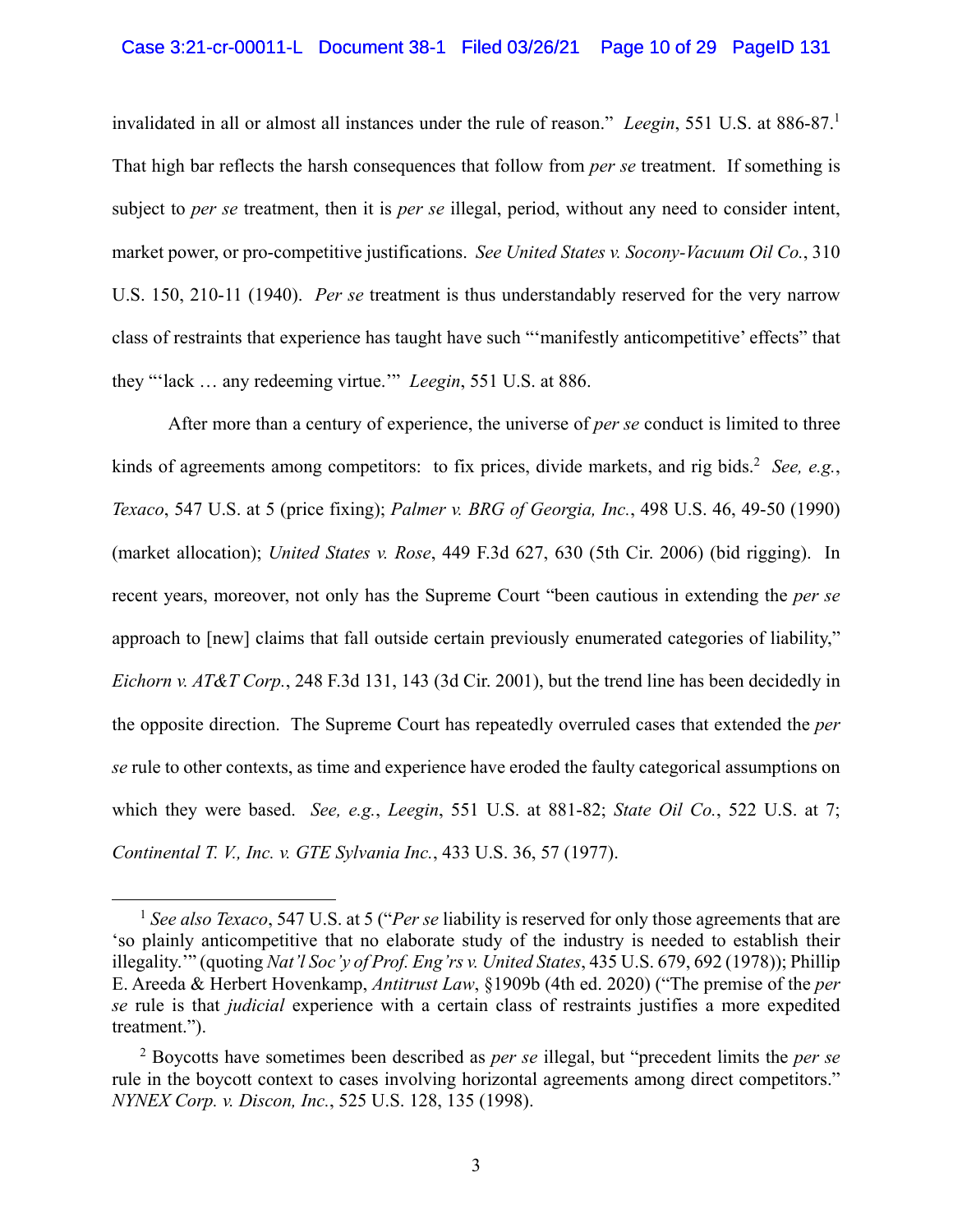## Case 3:21-cr-00011-L Document 38-1 Filed 03/26/21 Page 11 of 29 PageID 132

The critical distinction between the *per se* and rule-of-reason standards takes on even more importance in criminal cases. Given the harsh consequences that follow from criminal judgments, it is a bedrock rule of due process "that no man shall be held criminally responsible for conduct which he could not reasonably understand to be proscribed." *United States v. Ramos*, 537 F.3d 439, 457 (5th Cir. 2008) (quoting *United States v. Lanier*, 520 U.S. 259, 265 (1997)); *see also, e.g.*, *Skilling v. United States*, 561 U.S. 358, 402-03 (2010). Yet "unlike most traditional criminal statutes," the Sherman Act "does not, in clear and categorical terms, precisely identify the conduct which it proscribes." *United States v. U.S. Gypsum Co.*, 438 U.S. 422, 438 (1978). On the contrary, "the behavior proscribed by the Act is often difficult to distinguish from the gray zone of socially acceptable and economically justifiable business conduct." *Id.* at 440-41. Imposing criminal liability, with the risk of substantial fines, imprisonment, and other collateral consequences, for conduct falling in a "gray zone" would be "difficult to square with the generally accepted functions of the criminal law." *Id.* at 441-42.

For these reasons, the government has a longstanding policy of criminally prosecuting only *per se* violations of the Sherman Act. Since the 1950s, the Department of Justice has taken the position that criminal enforcement should not extend to conduct governed by the rule of reason, but should instead be limited to price fixing and comparable cases where courts have widely concluded that "specific intent" to restrain trade is evident from the conduct itself. *See* U.S. Dep't of Justice, *Report of the Attorney General's Nat'l Comm. to Study the Antitrust Laws*(1955). This policy remains in force today. *See* U.S. Dep't of Justice, Antitrust Div., *Antitrust Division Manual*, at III-12 (5th ed. 2017), https://www.justice.gov/atr/file/761166/download ("In general, current Division policy is to proceed by criminal investigation and prosecution in cases involving horizontal, per se unlawful agreements such as price fixing, bid rigging, and customer and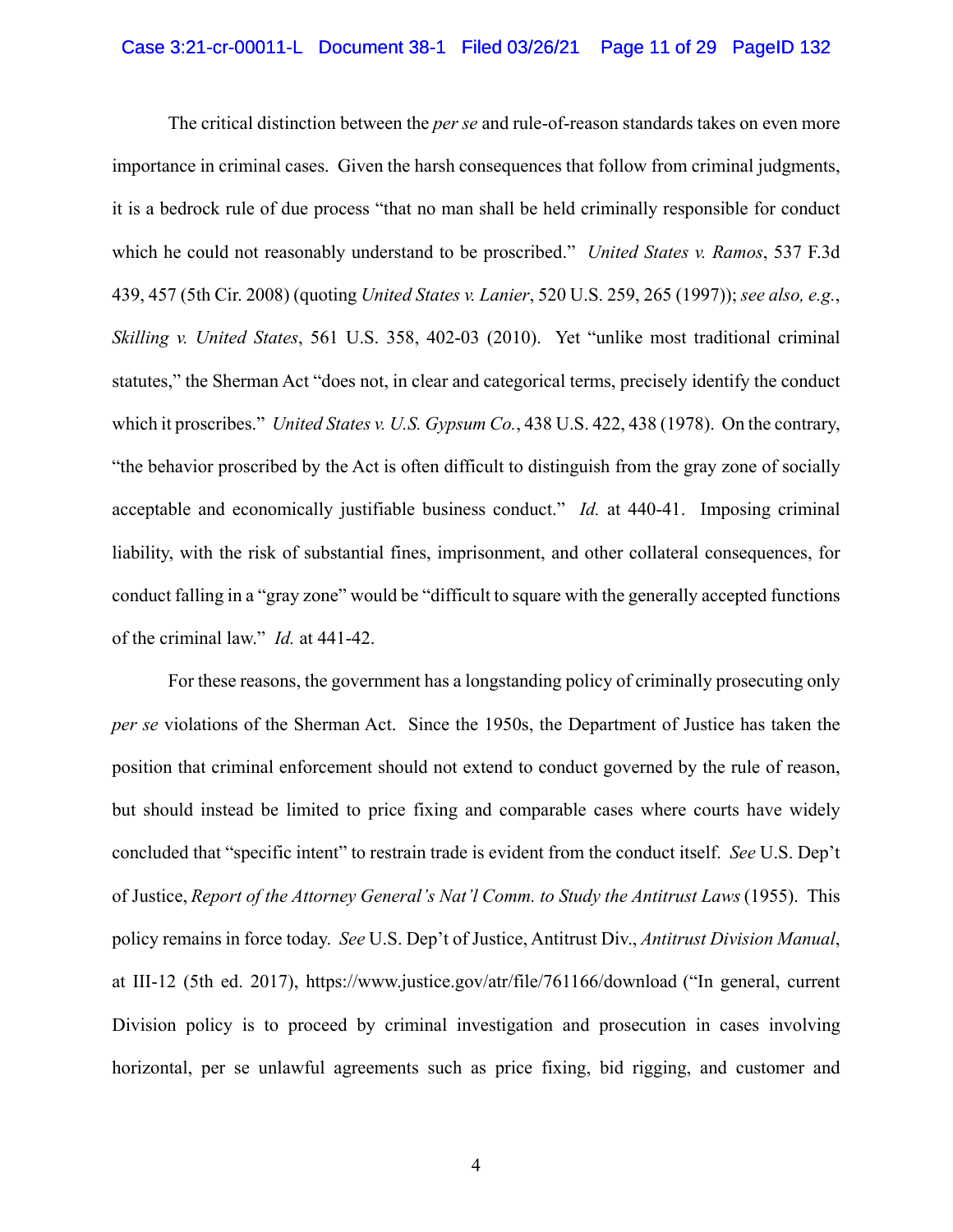## Case 3:21-cr-00011-L Document 38-1 Filed 03/26/21 Page 12 of 29 PageID 133

territorial allocations."); *accord* Br. for the U.S. in Opp'n at 11 n.1, *Sanchez v. United States*, No. 19-288 (U.S. Nov. 25, 2019) ("*Sanchez* BIO") ("[T]he government brings criminal antitrust prosecutions only based on conduct that violates the per se rule.").

Indeed, the Justice Department could not abandon this policy even if it wanted to because a criminal rule-of-reason case would be anathema to bedrock principles of fair notice and due process. Here, too, the trend line of recent Supreme Court cases is unmistakable: In case after case, the Court has demanded greater clarity in criminal statutes and rejected federal prosecutorial efforts to push the boundaries of vague and/or broad statutory text. *See, e.g.*, *Kelly v. United States*, 140 S.Ct. 1565, 1574 (2020); *McDonnell v. United States*, 136 S.Ct. 2355, 2372-73 (2016); *Yates v. United States*, 574 U.S. 528, 547-48 (2015); *Bond v. United States*, 572 U.S. 844, 866 (2014); *Sekhar v. United States*, 570 U.S. 729, 737-38 (2013); *Skilling*, 561 U.S. at 402-03.

#### **FACTUAL ALLEGATIONS**

The Indictment charges Surgical Care Affiliates LLC and SCAI Holdings, LLC (collectively, "SCA") with violations of the Sherman Antitrust Act. SCA provides outpatient surgery services across the United States. Indictment ("Indict.")  $\P$ 2. SCA partners with physicians, health plans, and health systems to deliver appropriate surgeries outside of the hospital setting, at a lower overall cost and with better outcomes than in hospitals.

In May 2008, SCA hired "Individual 1" as its president and Chief Executive Officer. Individual 1 served in that role until 2017, after SCA was acquired by a subsidiary of UnitedHealth Group. According to the Indictment, Individual 1, on SCA's behalf, entered into agreements with the CEOs (Individuals 2 and 3) of two other companies not to solicit certain of their employees in particular, "senior-level employees"—from their companies and not to consider those employees for a position unless they had informed their incumbent employers that they were seeking a job at the other firm. *Id.* ¶¶4, 9, 10, 11, 18, 19. Under these alleged agreements, once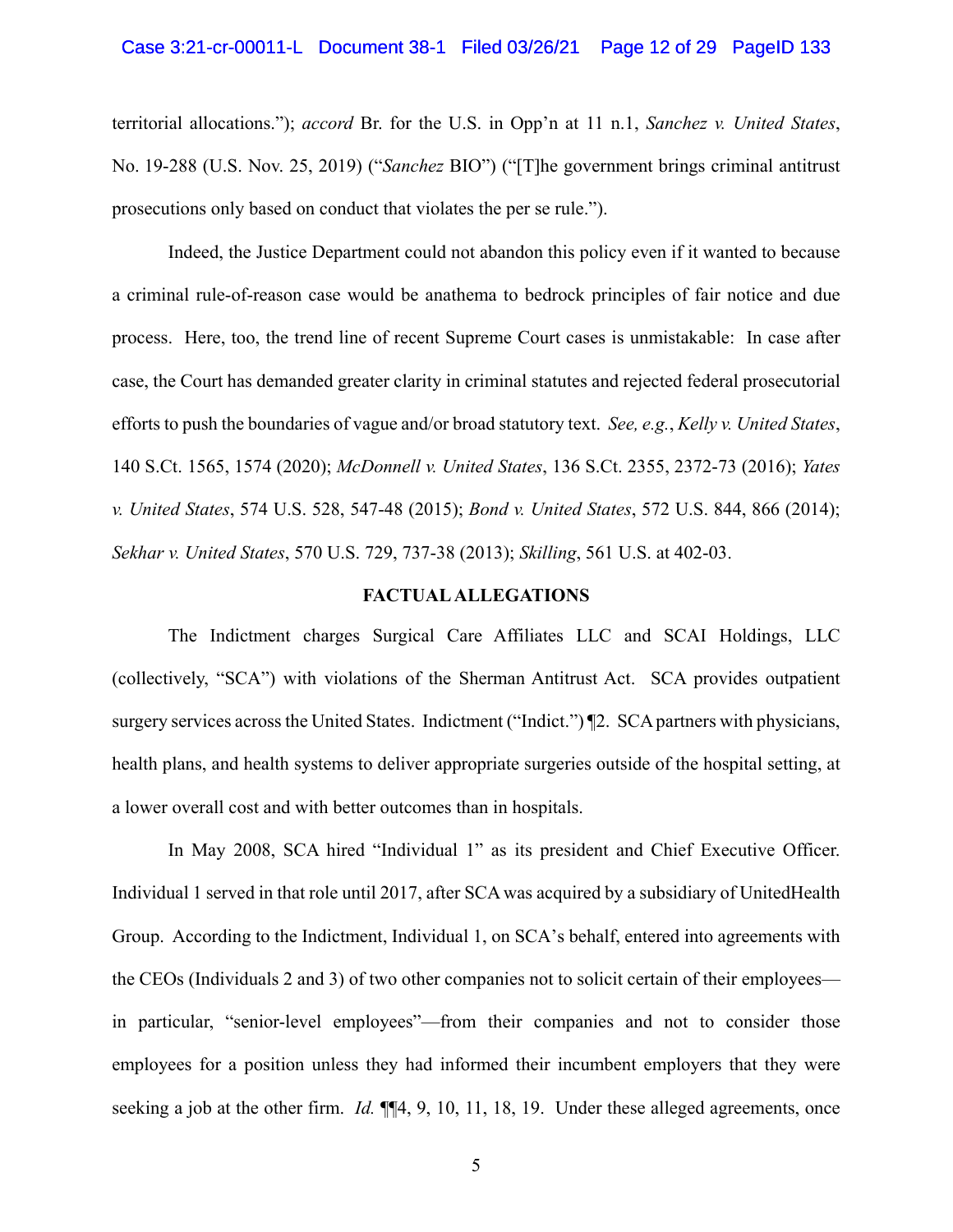## Case 3:21-cr-00011-L Document 38-1 Filed 03/26/21 Page 13 of 29 PageID 134

an employee announced her intentions to change firms, she could be considered for a position and hired. *Id.* ¶11. The non-solicitation agreement concededly covered only senior employees and allowed for proactive recruitment of "junior people (below Director)." *Id.* ¶¶11, 19.

The agreement between Individual 1 and Individual 2 allegedly began as early as May 2010 and continued until at least October 2017. *Id.* ¶9. The agreement between Individual 1 and Individual 3 allegedly began as early as February 2012 and continued until at least July 2017. *Id.* ¶17. The Indictment alleges that the terms of these agreements were communicated to people involved in the recruiting processes at all three companies, including "executives," "employees," "recruiters," and "consultants," as well as the candidates for employment. *Id.* ¶19. But the Indictment makes no allegation that anyone tried to conceal the agreements or believed they were unlawful; nor does it allege that the companies possessed market power or that the agreements resulted in the suppression of anyone's wages. Like most national companies, SCA competes to hire management employees from hundreds of companies across the country.

The Indictment alleges that the alleged agreements are *per se* violations of the Sherman Act. *See id.* ¶¶9, 17. Thus, in the government's view, to obtain a conviction, it does not need to prove market power, or intent to commit a crime or restrain trade, or any actual effect on trade; all it must prove is the bare fact that the alleged non-solicitation agreements between the participants existed. The government does not base that view on any long line of settled precedent declaring non-solicitation agreements to be *per se* violations of the Sherman Act. Nor could it, as virtually every court to confront such agreements to date has declined to subject them to *per se* analysis. Instead, the government purports, including in this criminal case for the first time in its history, to have unilaterally *declared* this non-solicitation agreement to be a *per se* violation of the Sherman Act, and to have done so through a non-binding "guidance" document the Justice Department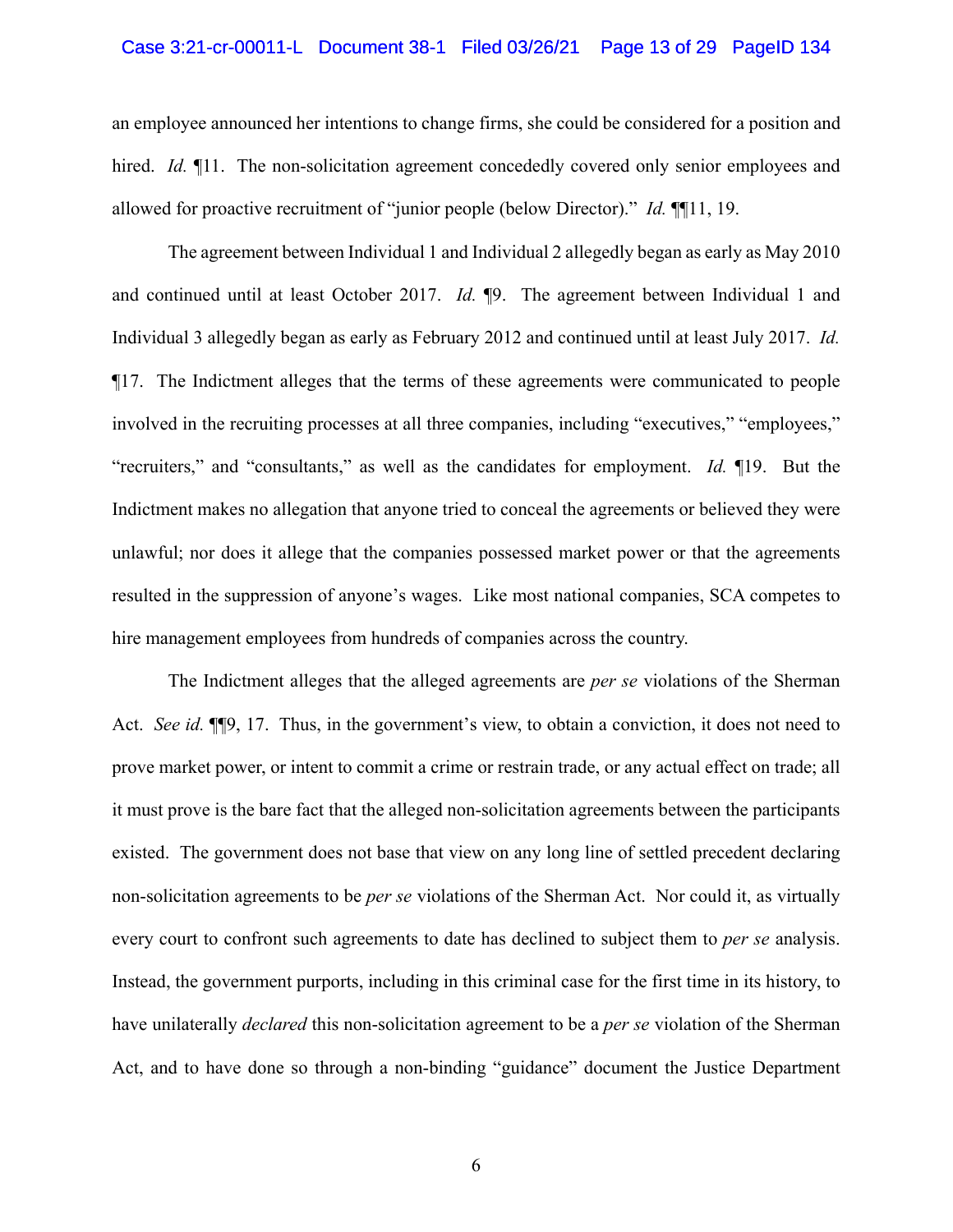issued in 2016. *See* U.S. Dep't of Justice & Fed. Trade Comm'n, *Antitrust Guidance for Human Resource Professionals* 4 (Oct. 2016), https://www.justice.gov/atr/file/903511/download ("2016 Guidance"). That guidance was issued more than four years after the Indictment alleges that the purportedly *per se* illegal agreements at issue here were formed.

## **LEGAL STANDARD**

"[A]n indictment must state each element of the charged crime and allege that the defendant's conduct met each of those elements." *United States v. Suarez*, 966 F.3d 376, 382 (5th Cir. 2020); *see also* Fed. R. Crim. P. 7(c)(1) (indictments must provide "a plain, concise and definite written statement of the essential facts constituting the offense charged"). A court must dismiss an indictment that fails to state an offense. Fed. R. Crim. P.  $12(b)(3)(B)(v)$ . "The propriety of granting a motion to dismiss an indictment … by pretrial motion is by-and-large contingent upon whether the infirmity in the prosecution is essentially one of law or involves determinations of fact…. If a question of law is involved, then consideration of the motion is generally proper." *United States v. USPlabs, LLC*, 338 F.Supp.3d 547, 557 (N.D. Tex. 2018) (quoting *United States v. Fontenot*, 665 F.3d 640, 644 (5th Cir. 2011)). "In reviewing a challenge to an indictment alleging that it fails to state an offense, the court is required to take the allegations of the indictment as true and to determine whether an offense has been stated." *Fontenot*, 665 F.3d at 644.

The question of whether to apply the *per se* rule or the rule of reason is a question of law. *See, e.g.*, *Arizona v. Maricopa Cnty. Med. Soc*., 457 U.S. 332, 337 n.3, 354 (1982); *MM Steel, L.P. v. JSW Steel (USA) Inc.*, 806 F.3d 835, 848 (5th Cir. 2015). That question is particularly critical to answer as early as possible, for whether conduct is subject to the *per se* rule or the rule of reason has considerable implications for how a case proceeds. It could affect not only what instructions to provide to the jury at the start and conclusion of the trial, but also the scope of the government's pre-trial Rule 16, *Brady* and *Jencks* obligations, what evidence must be introduced at trial by the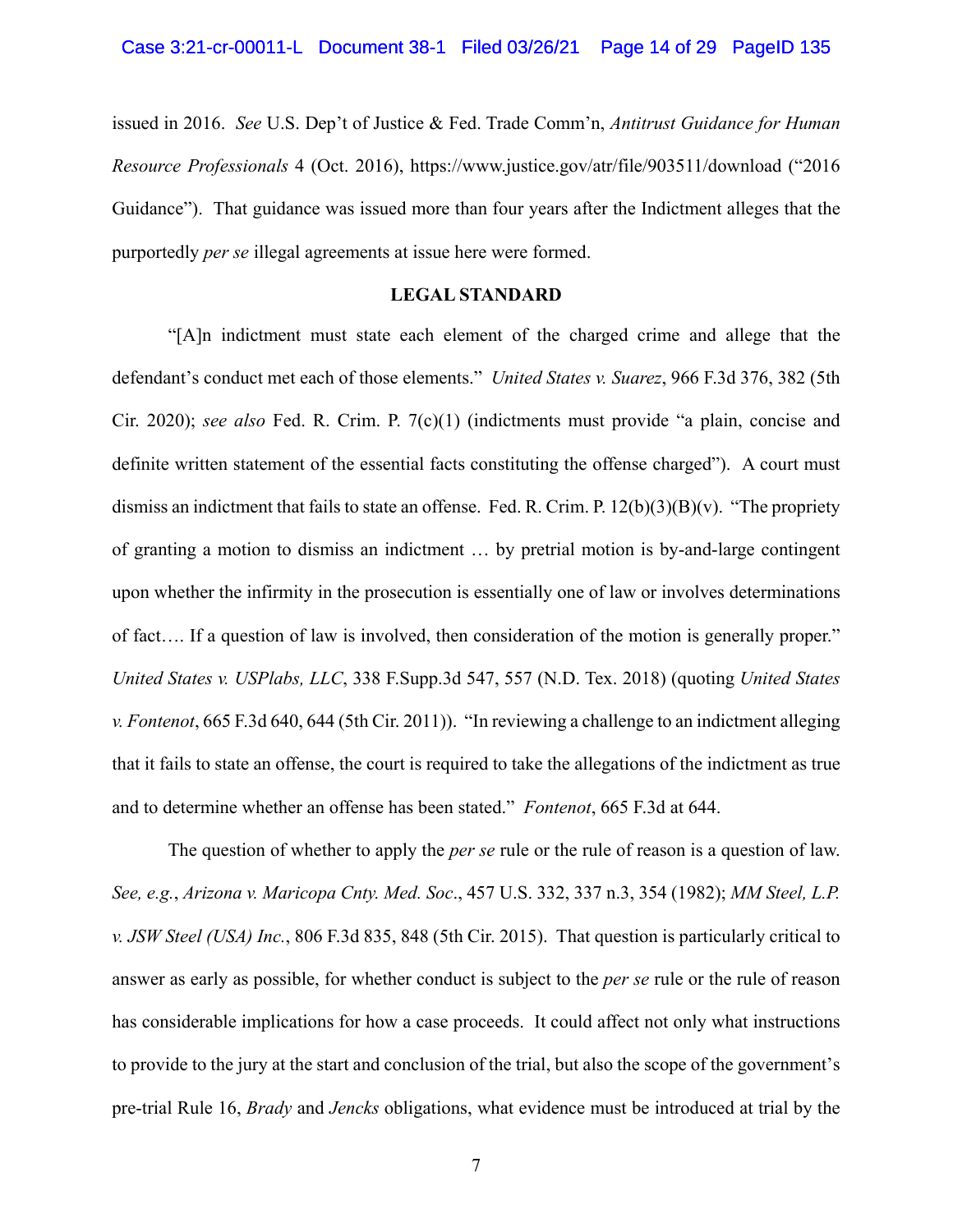## Case 3:21-cr-00011-L Document 38-1 Filed 03/26/21 Page 15 of 29 PageID 136

government to establish each element of the alleged offense, what lines of cross-examination in the government's case-in-chief may be pursued by the defendants, and what defense evidence may be submitted throughout any trial. *Cf. Socony-Vacuum Oil Co.*, 310 U.S. at 210-11.

Finally, to the extent a criminal indictment does not allege the elements of a rule-of-reason offense (market power, intent, anticompetitive effect, etc.), but instead alleges only a *per se* offense, it must be dismissed if it fails to state a cognizable *per se* offense under the Sherman Act.

### **SUMMARY OF ARGUMENT**

This case marks the first time in history that the government has ever tried to bring a criminal prosecution under the Sherman Act against anyone for entering into an agreement not to solicit another company's employees. That is not because non-solicitation agreements are novel or uncommon; they are neither. Instead, it is because no court has ever accepted the argument that non-solicitation agreements are *per se* illegal. The government is thus asking this Court to hold for the first time ever—in the context of a criminal prosecution, no less—that non-solicitation agreements are so obviously anticompetitive that entering into one is equivalent to entering into a conspiracy to fix prices or to rig bids, or to allocate customers, territories, or products. That argument not only fails on its own terms, but is foreclosed by bedrock due process principles.

The Supreme Court has made clear both that the *per se* rule is reserved for conduct that is "manifestly anticompetitive" and without social value, *Leegin*, 551 U.S. at 886, and that a practice can be declared *per se* illegal only after substantial judicial experience applying the rule of reason confirms that the practice is virtually always anticompetitive. Yet only a handful of courts have even considered challenges to employee non-solicitation agreements—all in the civil context, and all over the past decade. And not one of those courts has held that they are *per se* violations of the Sherman Act. Indeed, even the government has recognized that what it collectively labels "no-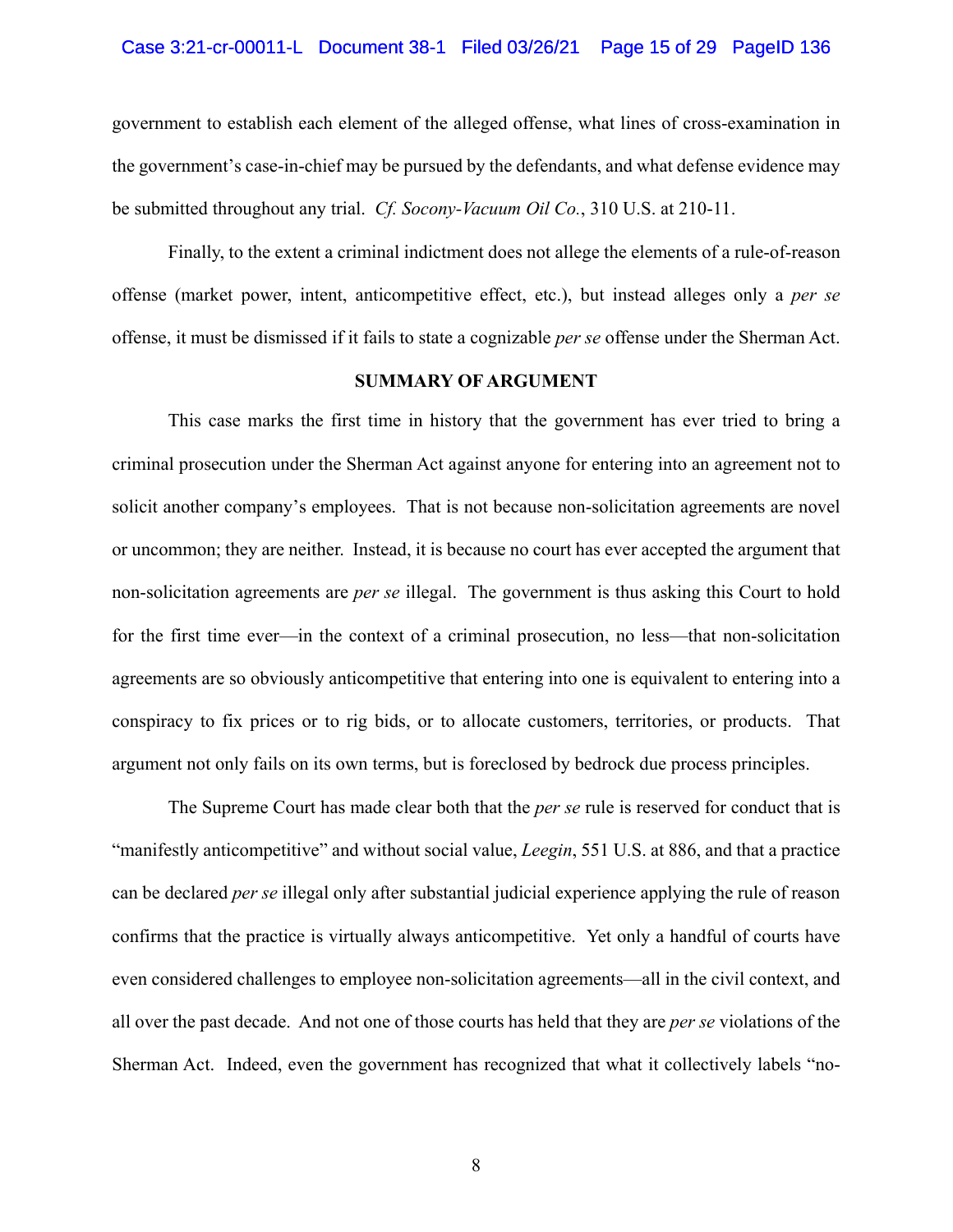## Case 3:21-cr-00011-L Document 38-1 Filed 03/26/21 Page 16 of 29 PageID 137

poaching" agreements are not always anticompetitive—a concession that should foreclose its attempt to convert a subset of those agreements into *per se* violations.

Subjecting non-solicitation agreements to *per se* treatment for the first time ever in this *criminal* prosecution would also violate the fundamental due process principle that the relevant law must provide clear and fair notice of what it proscribes. Because the Sherman Act itself is lacking in clarity, and there is no body of formal regulations identifying what it proscribes, fair notice in this context comes from judicial decisions. And at least in the criminal context, fair notice must come from case law pre-dating the conduct that clearly establishes that such conduct is a *per se* violation. Extending the *per se* rule to this novel context in this novel prosecution thus would violate foundational rules of fair notice and due process.

The dynamics presented by this motion to dismiss this unprecedented criminal indictment are asymmetrical. If the Court grants the motion, the government may then immediately seek appellate review under 18 U.S.C. §3731 without any risk that double jeopardy might bar further proceedings. By contrast, if the Court denies the motion, SCA will have to defend itself at trial against that unprecedented *per se* theory before it ever obtains further legal review. Moreover, if the Court accepts the government's novel *per se* theory, the government may also seek to reject meaningful discovery, cross-examination, trial defenses, and jury instructions on issues like intent, market power, and market effects. Dismissal thus not only is legally correct, but is the best way to avoid expending considerable party and judicial resources on a fundamentally flawed trial.

#### **ARGUMENT**

## **I. The Indictment Fails To Plead A** *Per Se* **Violation Of The Sherman Act.**

The Indictment alleges that SCA committed a *per se* violation of the Sherman Act. *See* Indict. ¶¶9, 17. But the mere fact that the Indictment alleges a *per se* violation does not make it so. Instead, whether the allegations in the Indictment *actually* constitute a *per se* violation is a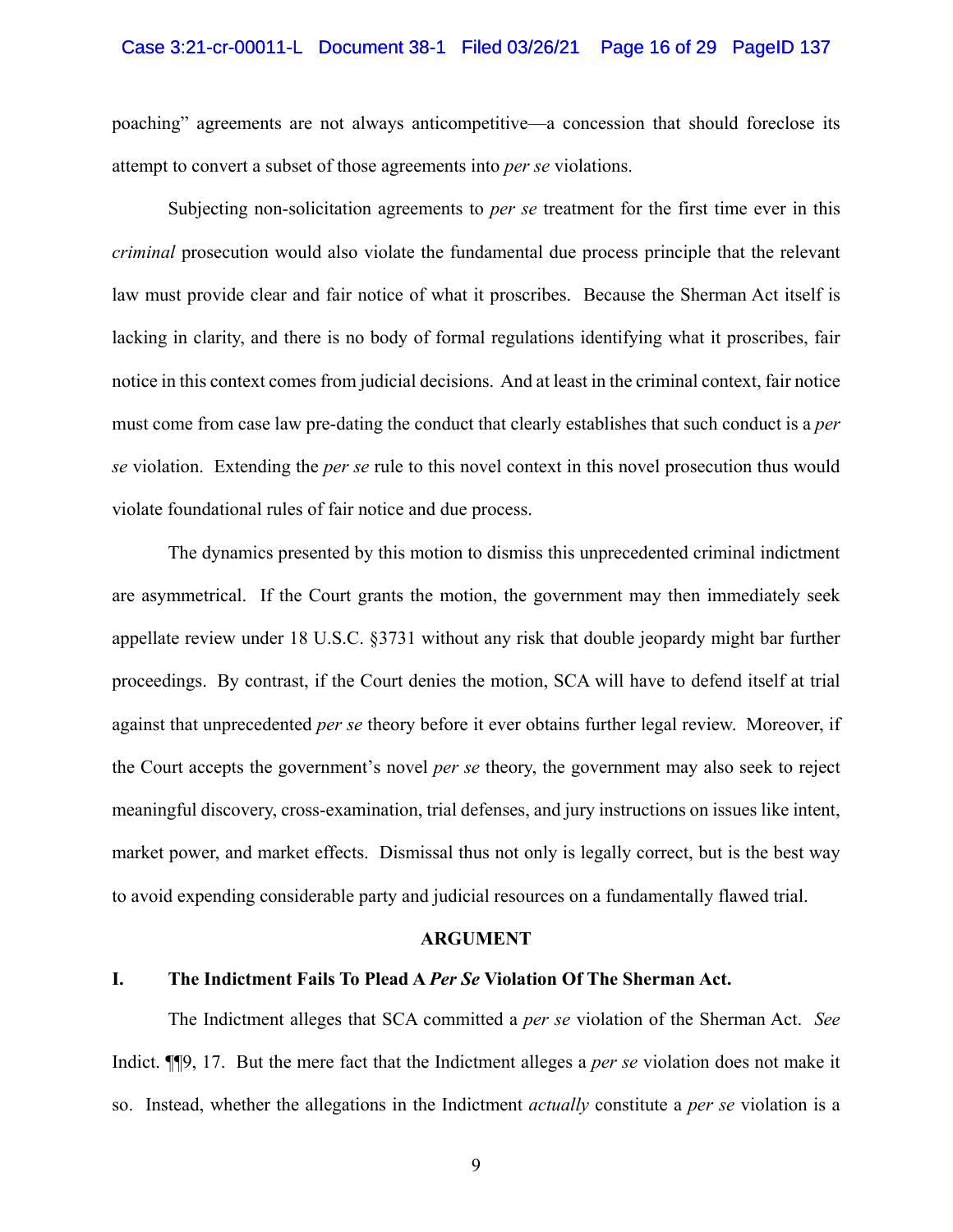## Case 3:21-cr-00011-L Document 38-1 Filed 03/26/21 Page 17 of 29 PageID 138

legal question for this Court to resolve. *See Maricopa Cnty*., 457 U.S. at 337 n.3, 354; *MM Steel*, 806 F.3d at 847; *see also* Areeda & Hovenkamp, *supra*, §1909b ("selection of a [standard] is entirely a question of law"). The question when determining whether the *per se* rule applies is whether "experience with a particular kind of restraint enables the Court to predict with confidence that the rule of reason will condemn it." *State Oil Co.*, 522 U.S. at 10 (quoting *Maricopa Cnty.*, 457 U.S. 344). It is "only after considerable experience with certain business relationships that courts classify them as *per se* violations." *United States v. Topco Assocs., Inc.*, 405 U.S. 596, 607- 08 (1972). "When the Courts are uncertain of the competitive significance of a particular type of restraint, they decline to apply the *per se* label." *United States v. Realty Multi-List, Inc.*, 629 F.2d 1351, 1365 (5th Cir. 1980). For the *per se* label to apply, there must be both considerable judicial experience with the type of restraint at issue and a clear consensus that the restraint is categorically anticompetitive. Here, there is neither.

Neither the Supreme Court nor any court of appeals has ever even *addressed* whether a standalone agreement not to solicit another employer's employees violates Section 1 of the Sherman Act, let alone held such agreements to be *per se* illegal. And of the handful of district courts that have considered such agreements in the civil context in recent years, not one has applied the *per se* rule to such an agreement. Most courts that been asked to do so have refused. *See, e.g.*, *Yi v. SK Bakeries, LLC*, 2018 WL 8918587, at \*4 (W.D. Wash. Nov. 13, 2018); *Molinari v. Consol. Energy Inc.*, 2012 WL 4928489, at \*4 (W.D. Pa. Oct. 16, 2012). Others (none of which involved a standalone non-solicitation agreement) did not categorically reject *per se* treatment at the threshold, but concluded that additional factual development might well compel application of the rule of reason. *See, e.g.*, *United States v. eBay, Inc.*, 968 F.Supp.2d 1030, 1039-40 (N.D. Cal. 2013); *Fonseca v. Hewlett-Packard Co.*, 2020 WL 6083448, at \*10 (S.D. Cal. Feb. 3, 2020); *In re*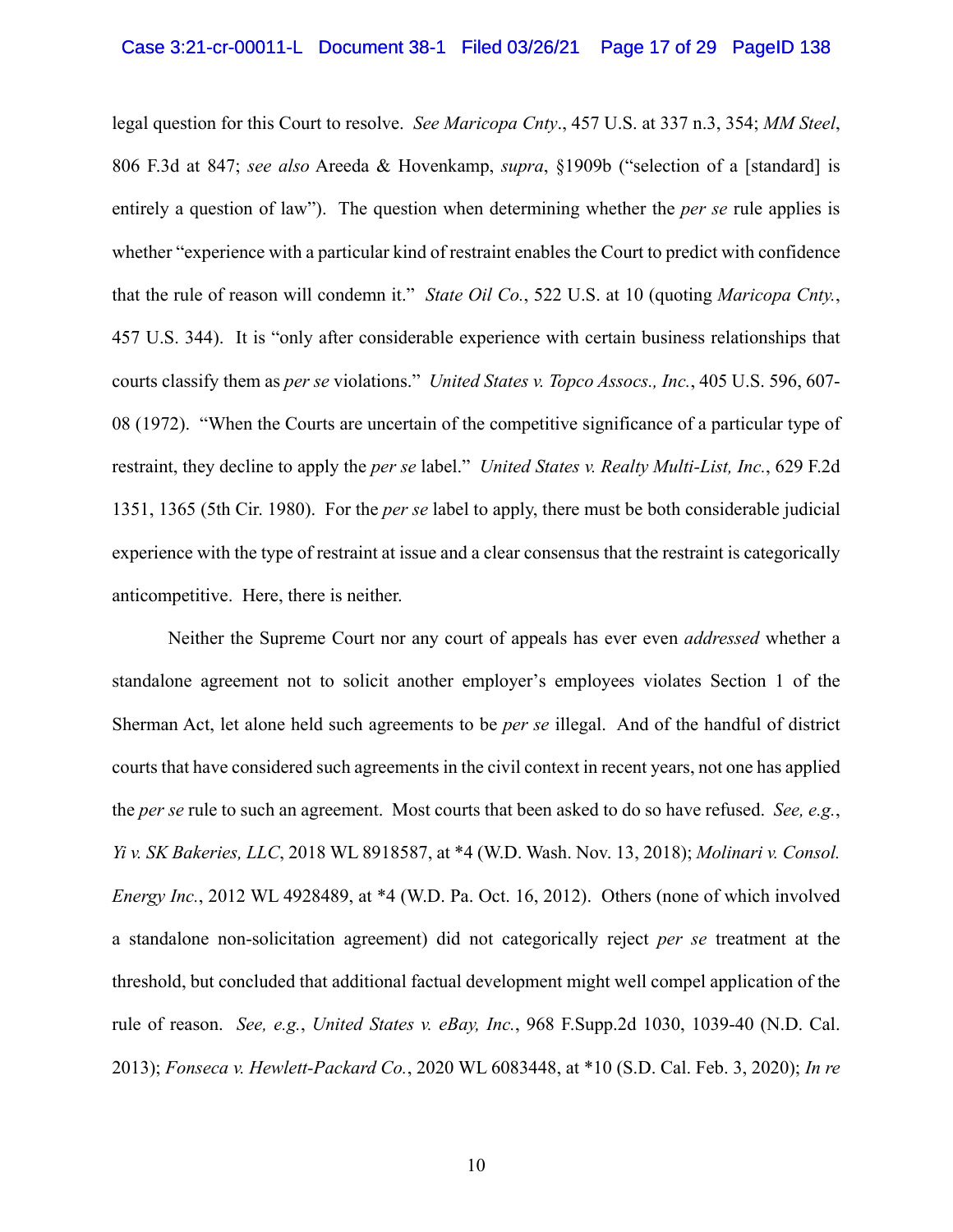## Case 3:21-cr-00011-L Document 38-1 Filed 03/26/21 Page 18 of 29 PageID 139

*High-Tech Emp. Antitrust Litig.*, 856 F.Supp.2d 1103, 1122 (N.D. Cal. 2012). And in the only one of those cases that later resolved the question after initially reserving judgment, the court declined to apply the *per se* rule. *See Aya Healthcare Servs., Inc. v. AMN Healthcare, Inc.*, 2020 WL 2553181, at \*13 (S.D. Cal. May 20, 2020). Accordingly, to the extent there is any judicial consensus about non-solicitation agreements, it is that they are *not* subject to *per se* treatment.

Indeed, courts have not even applied the *per se* rule even when dealing with agreements more restrictive than those alleged here, such as agreements not to *hire* (as opposed to not to *solicit*) certain individuals from competitors. *See, e.g.*, *Eichorn*, 248 F.3d at 143 (rejecting contention that "no-hire agreement was per se illegal" after finding "no support within the relevant case law for this label"); *Bogan v. Hodgkins*, 166 F.3d 509, 515 (2d Cir. 1999) (rejecting *per se* label because "no-switching" agreement did not "fit into any of the established *per se* categories" and the "anticompetitive effect on the market … [was] not obvious"); *Coleman v. Gen. Elec. Co.*, 643 F.Supp. 1229, 1243 (E.D. Tenn. 1986) (rejecting application of *per se* rule to no-hire agreement), *aff'd* 822 F.2d 59 (6th Cir. 1987); *Nichols v. Spencer Int'l Press, Inc.*, 371 F.2d 332, 336-37 (7th Cir. 1967) (remanding for application of rule of reason to challenge to "no-switching" agreements); *cf. Aydin Corp. v. Loral Corp.*, 718 F.2d 897, 900 (9th Cir. 1983) (rejecting *per se* label for "noninterference agreement" with departing executive); *id.* at 906 (Kennedy, J., concurring in part and dissenting in part) ("In my view, the agreement is pro-competitive; it is not governed by per se tests, and it satisfies the rule of reason."). In fact, only a single district court has held a no-hire agreement *per se* illegal—and even that single decision was concededly hard to reconcile with circuit precedent. *See In re Ry. Indus. Emp. No-Poach Antitrust Litig.*, 395 F.Supp.3d 464 (W.D. Pa. 2019). *But see Eichorn*, 248 F.3d at 143 (reviewing "the relevant case law" and finding "no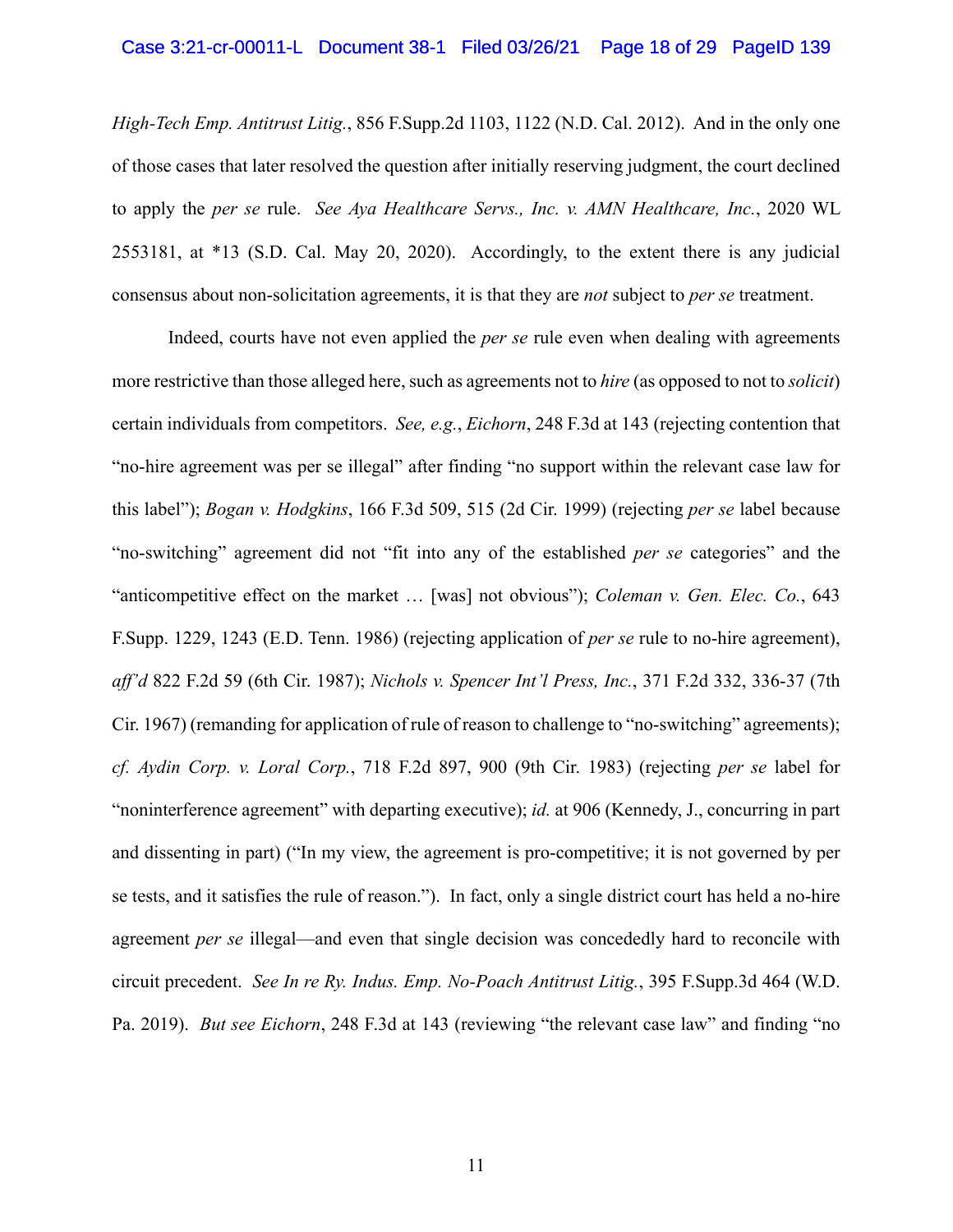#### Case 3:21-cr-00011-L Document 38-1 Filed 03/26/21 Page 19 of 29 PageID 140

support" for the proposition that a "no-hire agreement [i]s per se illegal"). No other court has embraced that rule, let alone extended it to non-solicitation agreements.<sup>3</sup>

While the Fifth Circuit has not squarely addressed the question, it too has indicated that even no-hire agreements are not subject to the *per se* rule. In *Quinonez v. National Association of Securities Dealers*, 540 F.2d 824, 827 (5th Cir. 1976), the court considered a blanket no-hire agreement not to "pirate" one another's employees or hire employees who had been fired or rejected by the other firms. *Id.* at 827. The appeal arose because the district court held that a nohire agreement did not even state a potential violation of the Sherman Act. The Fifth Circuit reversed, concluding that the district court "should have grappled with these antitrust claims on a factual record" because it was not clear there could be "no set of facts" entitling the plaintiff to relief. *Id.* at 830. But in doing so, the Fifth Circuit nowhere suggested that the *per se* rule might be appropriate; to the contrary, the court went out of its way to note that the "real facts" *would likely foreclose relief*. *Id.* And the court relied on a Seventh Circuit case that applied the "standard of reasonableness" to "no-switching" agreements. *Nichols*, 371 F.2d at 337. None of that is consistent with a rule that no-hire (let alone less restrictive non-solicitation) agreements are *per se* unlawful.

The Supreme Court's decision in *Radovich v. NFL*, 352 U.S. 445 (1957), likewise supports the proposition that no-hire agreements are not *per se* anticompetitive. There, the plaintiff alleged that he had been "blacklisted" pursuant to an agreement among various professional football

1

<sup>&</sup>lt;sup>3</sup> Courts have also confronted the issue of non-solicitation and no-hire agreements in the specific context of franchise agreements, where one franchisee is prevented from hiring another's employee for a period of time. While franchise agreements raise distinct issues, no court has applied the *per se* rule to a standalone non-solicitation agreement in that context either. *See Fuentes v. Royal Dutch Shell PLC*, 2019 WL 7584654, at \*1 (E.D. Pa. Nov. 25, 2019) (collecting cases).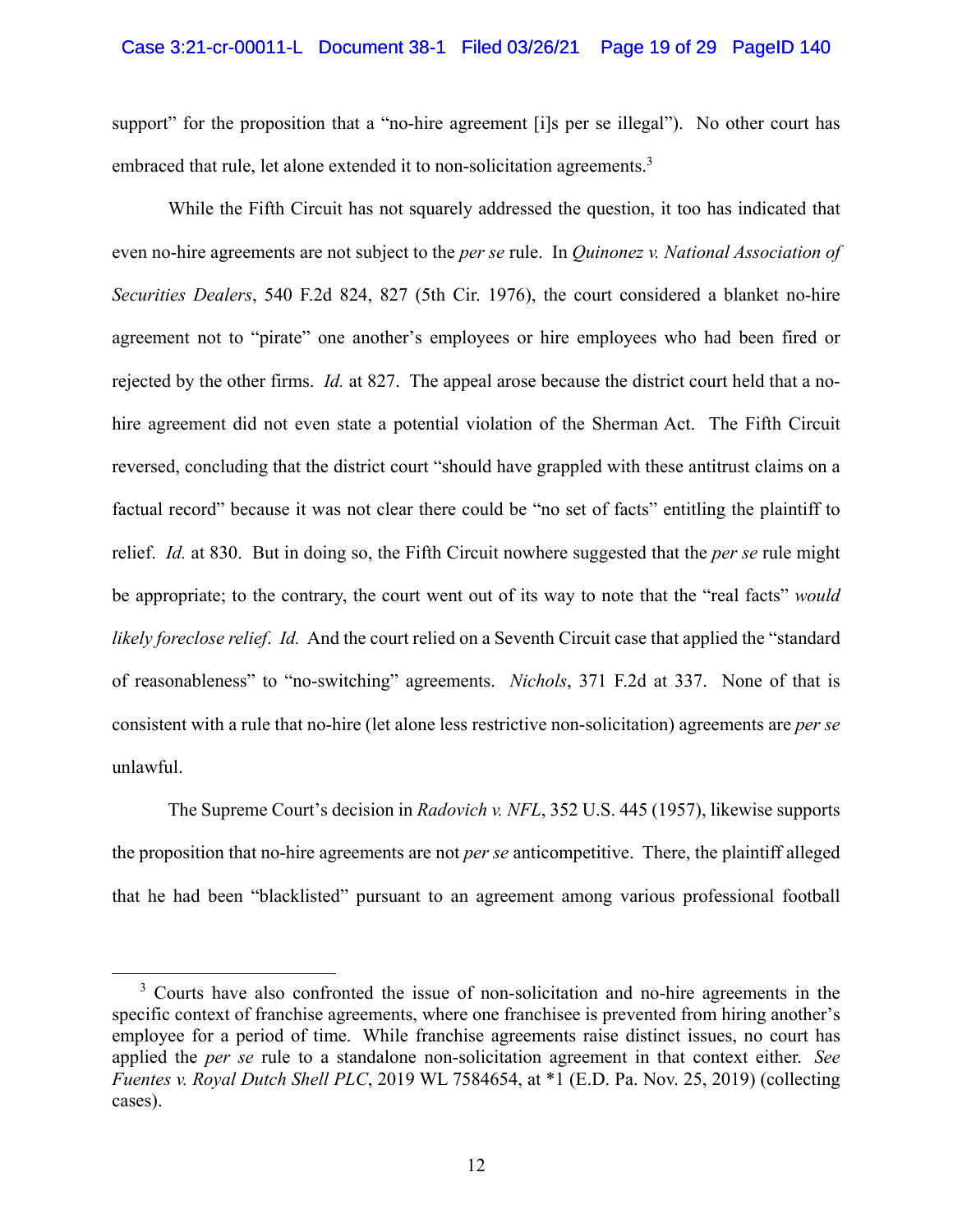## Case 3:21-cr-00011-L Document 38-1 Filed 03/26/21 Page 20 of 29 PageID 141

organizations not to hire certain players. *Id.* at 448. And there, too, the lower courts held that such allegations did not suffice to state any kind of Sherman Act claim. The Court reversed, but in doing so, it made clear that the "claim need only be 'tested under the Sherman Act's general prohibition on unreasonable restraints of trade'"—*i.e.*, under the rule of reason. *Id.* at 453. Such a blanket no-hire policy is obviously more restrictive than an agreement that employers will not solicit each other's employees, but are free to hire anyone who approaches them of her own accord. Yet the Court in *Radovich still* did not apply the *per se* rule.

The absence of cases extending the *per se* rule to non-solicitation agreements—or even more restrictive no-hire agreements—is no historical accident. Such agreements are not obviously anticompetitive. Employers rarely (if ever) wield market power over the host of diverse and fluid labor markets from which employees are hired. *See Bogan*, 166 F.3d at 515-16; *Coleman*, 643 F.Supp. at 1243-44; *cf. Weisfeld v. Sun Chem. Corp.*, 84 F.App'x 257 (3d Cir. 2004) (affirming decision declining to certify a class of employees of companies that had entered into a "no hire" agreement given variation among employees, including their propensity to seek out new jobs if they were unhappy with their wages and the extent of their skills and responsibilities). In addition, companies employ similar restrictions on their employees unilaterally, which suggests that these restrictions are neither inherently anticompetitive nor inherently an effort to abuse market power.

Indeed, non-solicitation agreements can have the procompetitive benefit of ensuring employee longevity and minimizing volatility in ways that make a company a better and more vigorous competitor. Employers, particularly in specialized industries, invest significant time and money into training employees and depend on employee longevity to compete effectively. A nonsolicitation agreement lessens the risk that a competitor will free ride on that training investment and disrupt employee longevity by waiting until employees are fully trained and then poaching the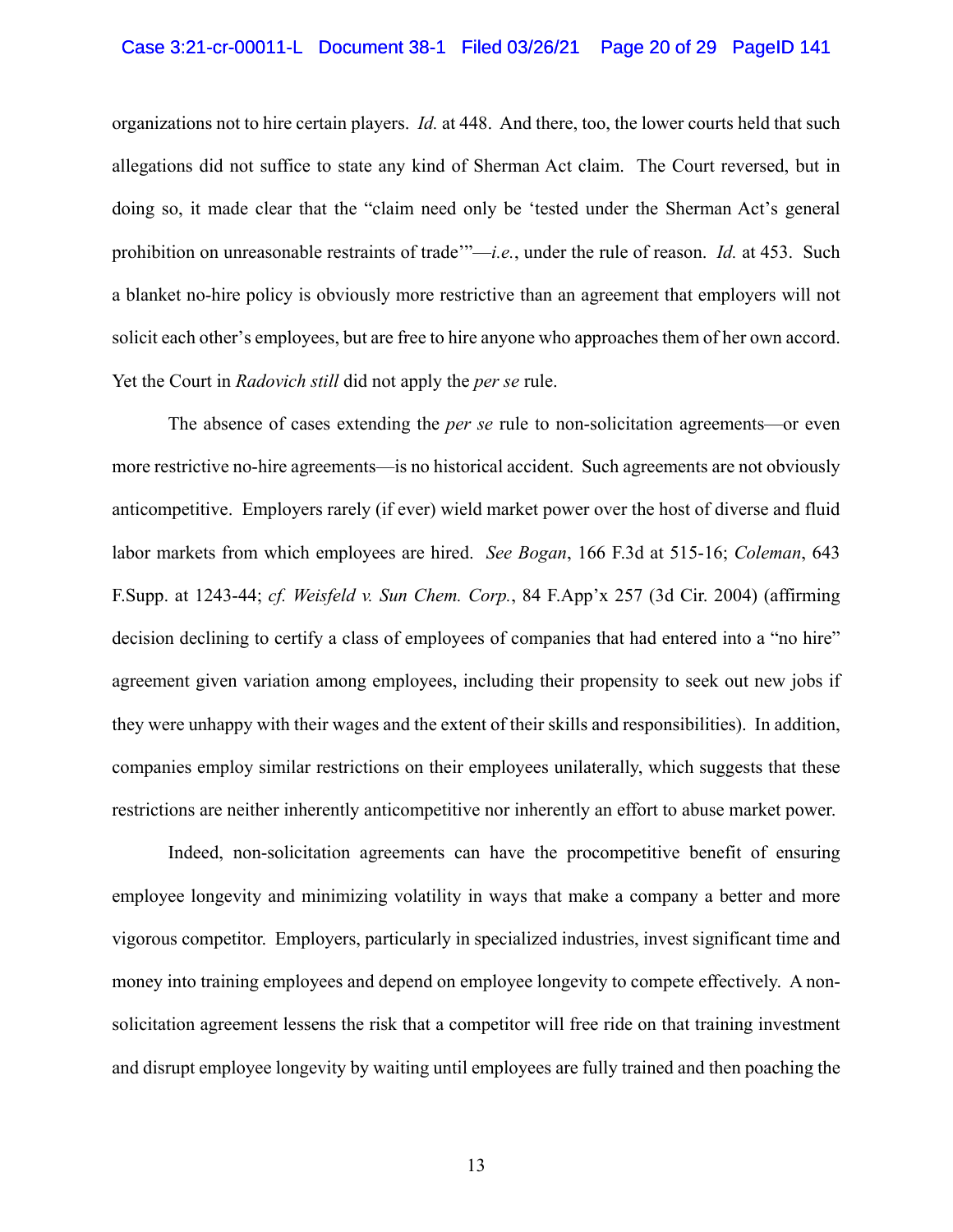## Case 3:21-cr-00011-L Document 38-1 Filed 03/26/21 Page 21 of 29 PageID 142

best ones. That concern is especially acute with firms that come together for economically productive cooperation like a divestiture or consulting project. Absent an agreement not to solicit each other's employees, firms would be hesitant to cooperate with potential competitors for fear of losing their best talent. For similar reasons, courts have held that non-solicitation and noncompete agreements between employers and their employees are generally enforceable, and an agreement not to invite a competitor's employees to breach those agreements avoids unnecessary and burdensome litigation over tortious interference with contract and related theories. In fact, courts have upheld reciprocal no-hire agreements when executed for the joint purpose of avoiding litigation arising from violations of the companies' respective non-compete agreements. *See, e.g.*, *Hangar v. Berkley Grp., Inc.*, 2015 WL 3439255, at \*7 (W.D. Va. May 28, 2015); *cf. Aydin Corp.*, 718 F.2d at 900 (analyzing noninterference agreement and recognizing interest in "preserving trade secrets and protecting investments in personnel").

Consistent with those pro-competitive realities, even the government has not claimed that non-solicitation (or even no-hire) agreements are always anticompetitive. When the government put out its most recent "primer" on *per se* antitrust offenses, it failed even to mention "nopoaching" agreements. *See* U.S. Dep't of Justice, *Price Fixing, Bid Rigging, And Market Allocation: What They Are And What To Look For* (Feb. 2021), https://www.justice.gov/atr/file/810261/download. And in issuing its guidance in 2016, the government challenged as *per se* illegal only "naked" "no-poaching agreements," while recognizing that such agreements are permissible if "ancillary" to certain other activities. 2016 Guidance 4; *see also, e.g.*, Corrected Statement of Interest at 11-12, *Stigar v. Dough Dough, Inc.*, No. 2:18-cv-00244-SAB (E.D. Wash. Mar. 8, 2019), Dkt. 34 (conceding that "the per se rule does not apply to all no-hire and no-solicitation agreements"); Corrected Statement of Interest at 11-13,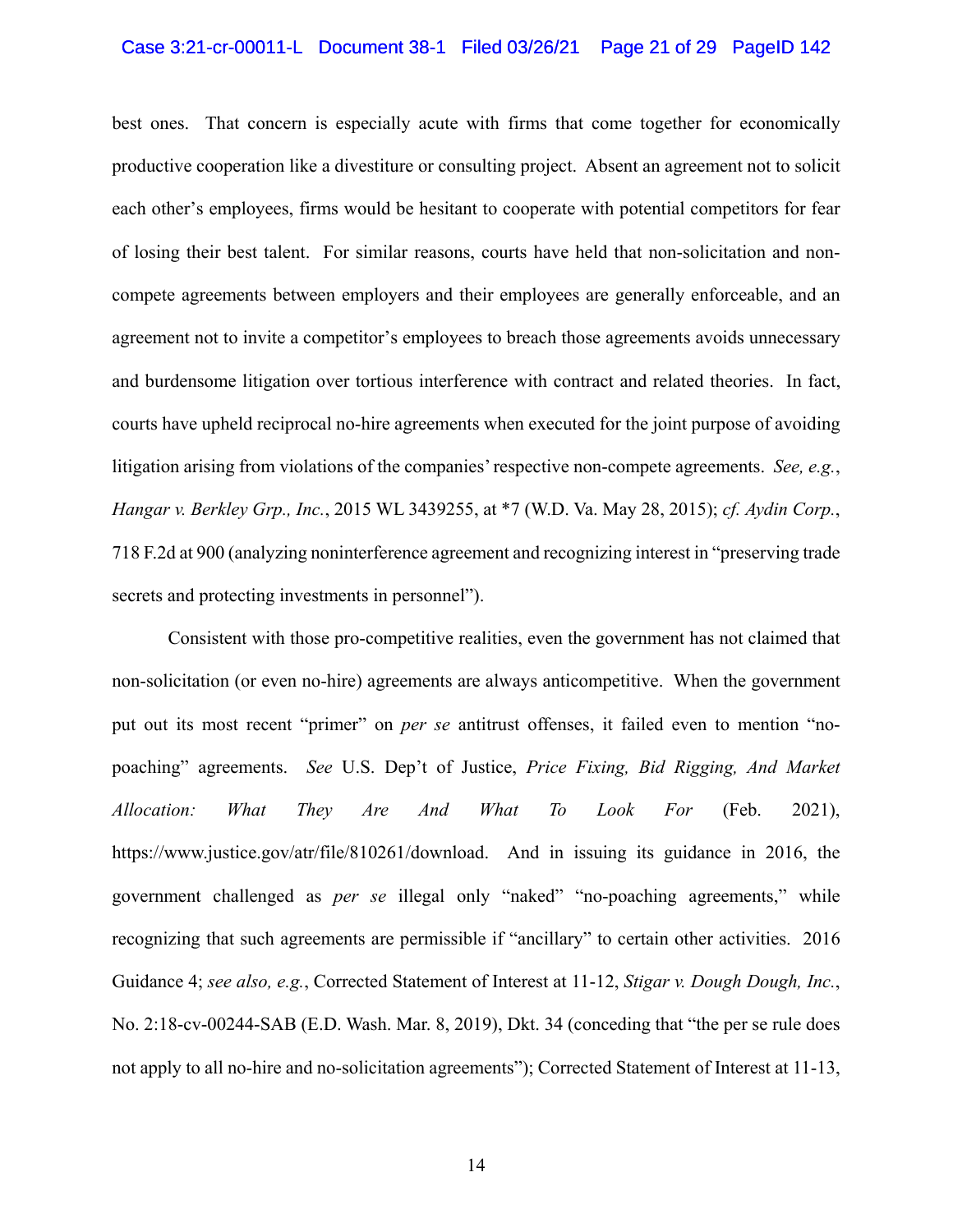*Richmond v. Pullman Inc.*, No. 2:18-cv-00246-SAB (E.D. Wash. Mar. 8, 2019), Dkt. 45 (same); Corrected Statement of Interest at 11-14, *Harris v. CJ Star, LLC*, No. 2:18-cv-00247-SAB (E.D. Wash. Mar. 8, 2019), Dkt. 38 (same).

The government's concession that not all non-solicitation agreements are unlawful is fatal to its *per se* theory here. If non-solicitation agreements are permissible in some circumstances, then it follows that they are not illegal *per se*. After all, "[t]he *per se* rule is based on the premise that particular restraints are unreasonable *as a class*." Areeda & Hovenkamp, *supra*, §1910b. The prohibition on price fixing, for example, is not limited to "naked" price fixing. No such qualifier is necessary when the *per se* rule has *correctly* been applied. By conceding that not all nonsolicitation agreements are anticompetitive, the government concedes away any case for *per se* treatment. Accordingly, and because the Indictment does not allege the elements of a rule-ofreason offense (market power, no intent, no anticompetitive effect, etc.), it must be dismissed.

## **II. Extending The** *Per Se* **Rule To Non-Solicitation Agreements For The First Time Ever In A Criminal Prosecution Would Violate Due Process.**

The government's *per se* theory also fails because it is impermissible to declare employee non-solicitation agreements *per se* illegal for the very first time in a criminal prosecution. The law requires that everyone "should have an opportunity to know what the law is and to conform their conduct accordingly." *Landgraf v. USI Film Prods.*, 511 U.S. 244, 265 (1994). That applies with particular force in the criminal context, where "[t]he 'fair warning' requirement protected by the Due Process Clause reflects the legal principle 'that no man shall be held criminally responsible for conduct which he could not reasonably understand to be proscribed.'" *Ramos*, 537 F.3d at 457 (quoting *Lanier*, 520 U.S. at 265). Accordingly, "to satisfy due process, a penal statute [must] define the criminal offense … with sufficient definiteness that ordinary people can understand what conduct is prohibited." *Skilling*, 561 U.S. at 402. That is particularly critical in the Sherman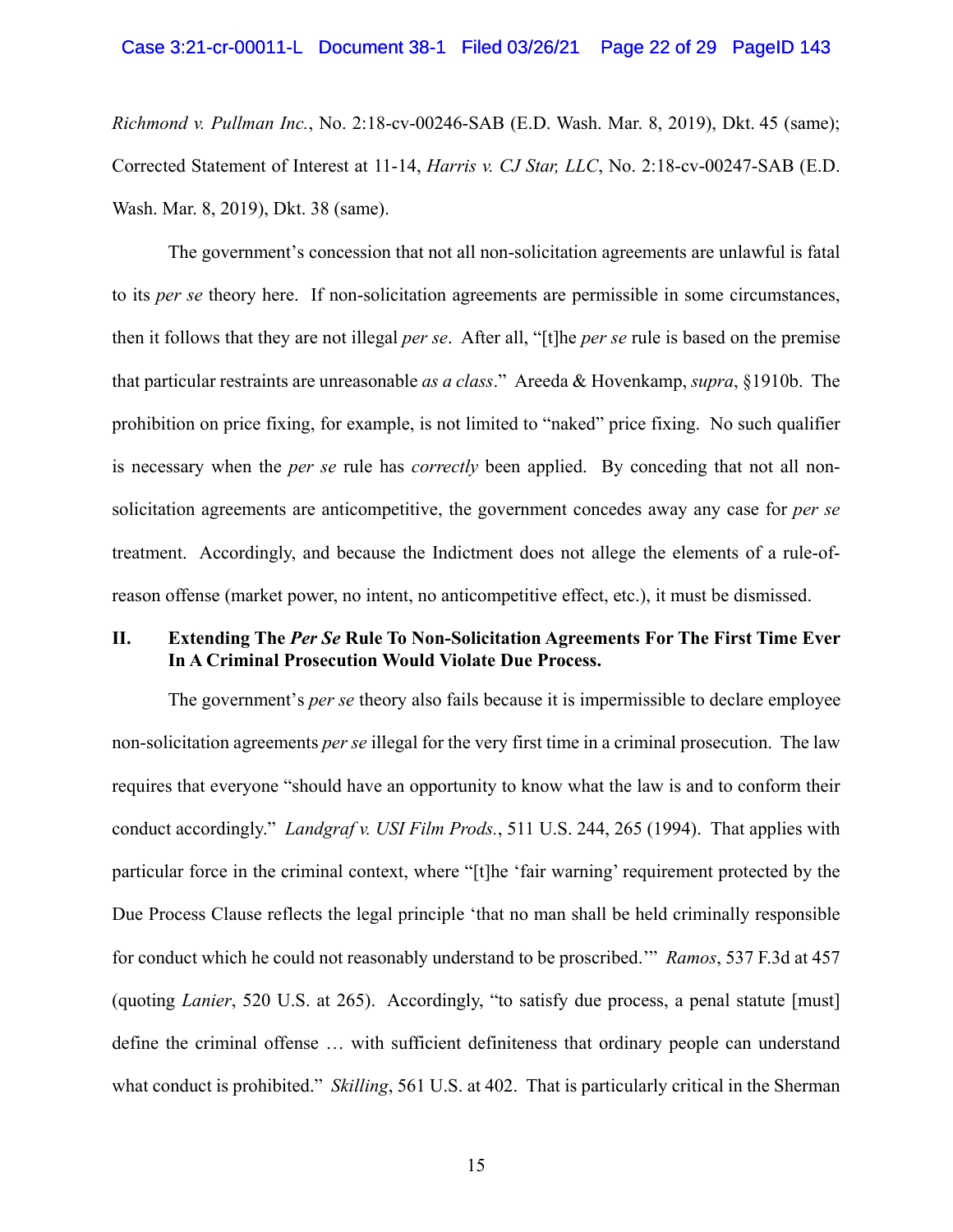## Case 3:21-cr-00011-L Document 38-1 Filed 03/26/21 Page 23 of 29 PageID 144

Act context given that criminal intent is an element of a criminal antitrust violation. *U.S. Gypsum Co*., 438 U.S. at 439. Criminal liability cannot turn on the vagaries of rule-of-reason analysis or on the violation of a *per se* rule that has never previously been established in a non-criminal case. Without prior judicial precedent recognizing conduct as a *per se* violation, the defendant has no notice that its conduct is illegal, and lenity accordingly prohibits a conviction.

The Sherman Act itself plainly does not provide that notice, as it "does not, in clear and categorical terms, precisely identify the conduct which it proscribes." *Id.* at 438. On the contrary, "the behavior proscribed by the Act is often difficult to distinguish from the gray zone of socially acceptable and economically justifiable business conduct." *Id.* at 440-41. And obvious due process problems would result from "[t]he imposition of criminal liability on a corporate official, or for that matter on a corporation directly, for engaging in … conduct which only after the fact is determined to violate the statute because of anticompetitive effects." *Id.* at 441. That is precisely why the government has long recognized that it may criminally prosecute only *per se* violations of the Sherman Act—*i.e.*, agreements that experience has taught are virtually always anticompetitive. As the Seventh Circuit described the government's longstanding position decades ago, once something has been judicially established as a *per se* violation, "[i]t is as if the Sherman Act read: 'An agreement among competitors to rig bids is illegal.'" *United States v. Brighton Bldg. & Maint. Co.*, 598 F.2d 1101, 1106 (7th Cir. 1979); *see also Sanchez* BIO 13. In other words, established judicial construction may supply the fair notice that the text lacks. But imposing criminal liability in the absence of judicial decisions plainly marking out conduct as categorically forbidden cannot be squared with due process.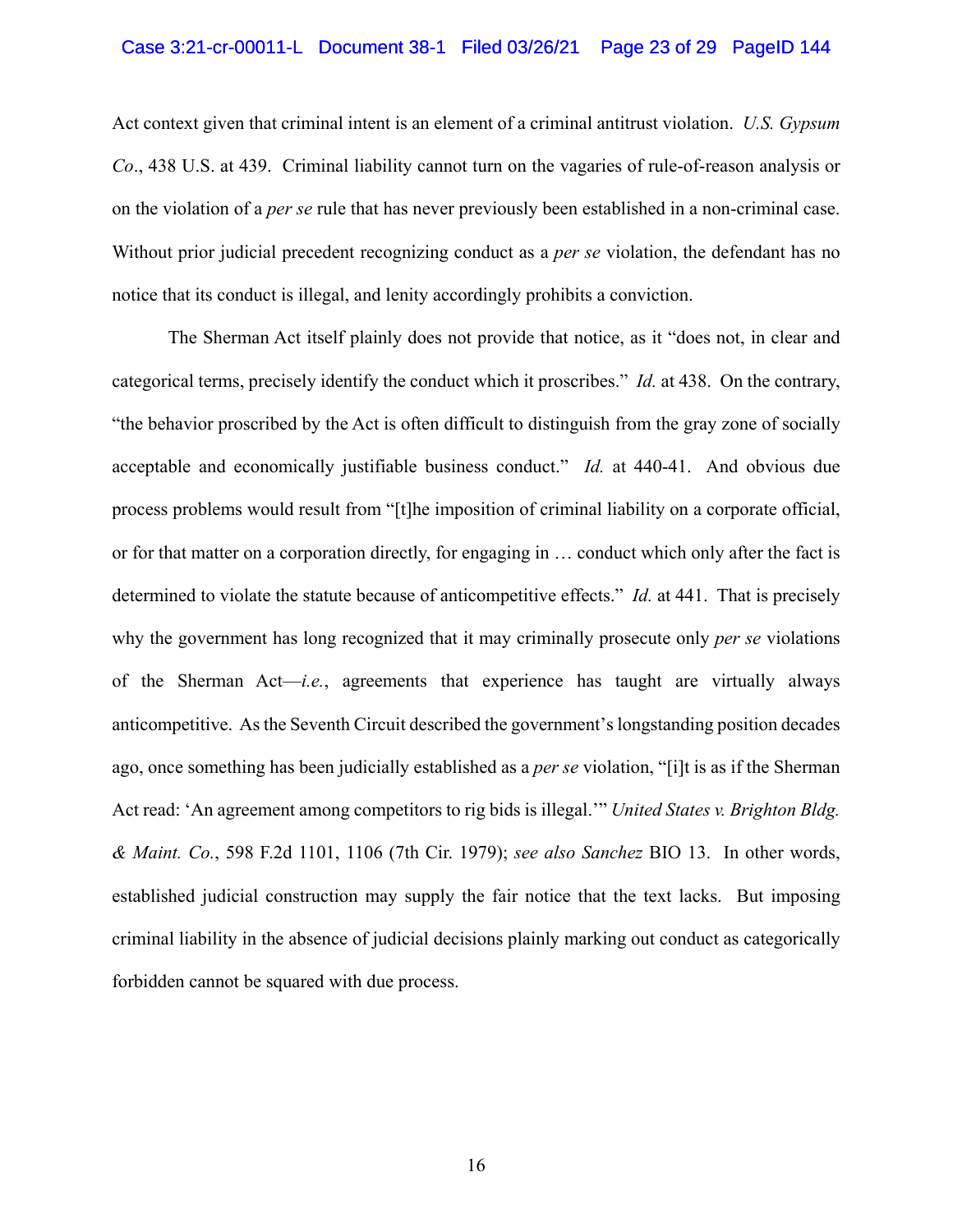#### Case 3:21-cr-00011-L Document 38-1 Filed 03/26/21 Page 24 of 29 PageID 145

The use of *per se* rules in a criminal prosecution comports with due process and fundamental principles of lenity only if everyone knows what those rules are.<sup>4</sup> The government cannot just announce a *per se* prohibition on a new category of market practices. If courts are still engaged in the process of applying rule-of-reason analysis to determine whether a practice is so inherently anticompetitive that defendants should not even be able to try to defend it, then by definition individuals and companies lack adequate notice that the conduct is *per se* illegal and cannot "predict with confidence" whether they are about to cross a criminal line. One would not reasonably understand the Sherman Act to read "an agreement among competitors not to solicit each other's employees is categorically illegal" when no court has ever so held.

Accordingly, the government is free to try to establish through a civil action that a particular non-solicitation agreement is anticompetitive, and then try to establish through a string of victories in civil actions that non-solicitation agreements are so frequently anticompetitive that courts should eventually declare them subject to the *per se* rule (although that would be a high hurdle). But at this nascent juncture in the development of the law surrounding such agreements, it cannot bring a criminal prosecution premised (as this one expressly is) on the theory that non-solicitation agreements are so patently illegal that it need establish nothing more that the defendant entered into one to secure a conviction.

The government may contend that *it* gave the world sufficient notice in 2016—many years *after* it alleges that the agreements at issue here were formed—by issuing a guidance document.

 $\overline{a}$ 

<sup>4</sup> Even then, criminal liability for *per se* violations is in some tension with the Supreme Court's consistent recognition that common-law crimes are antithetical to due process. *See United States v. Hudson*, 11 U.S. (7 Cranch) 32, 32-33 (1812).Moreover, applying the *per se* rule in the criminal context is difficult to reconcile with the Supreme Court's repeated holdings that irrebuttable presumptions violate the Fifth and Sixth Amendments. *See, e.g.*, *Francis v. Franklin*, 471 U.S. 307 (1985); *cf. Apprendi v. New Jersey*, 530 U.S. 466, 490 (2000). SCA reserves all rights to press those constitutional arguments should this Court allow this prosecution to proceed.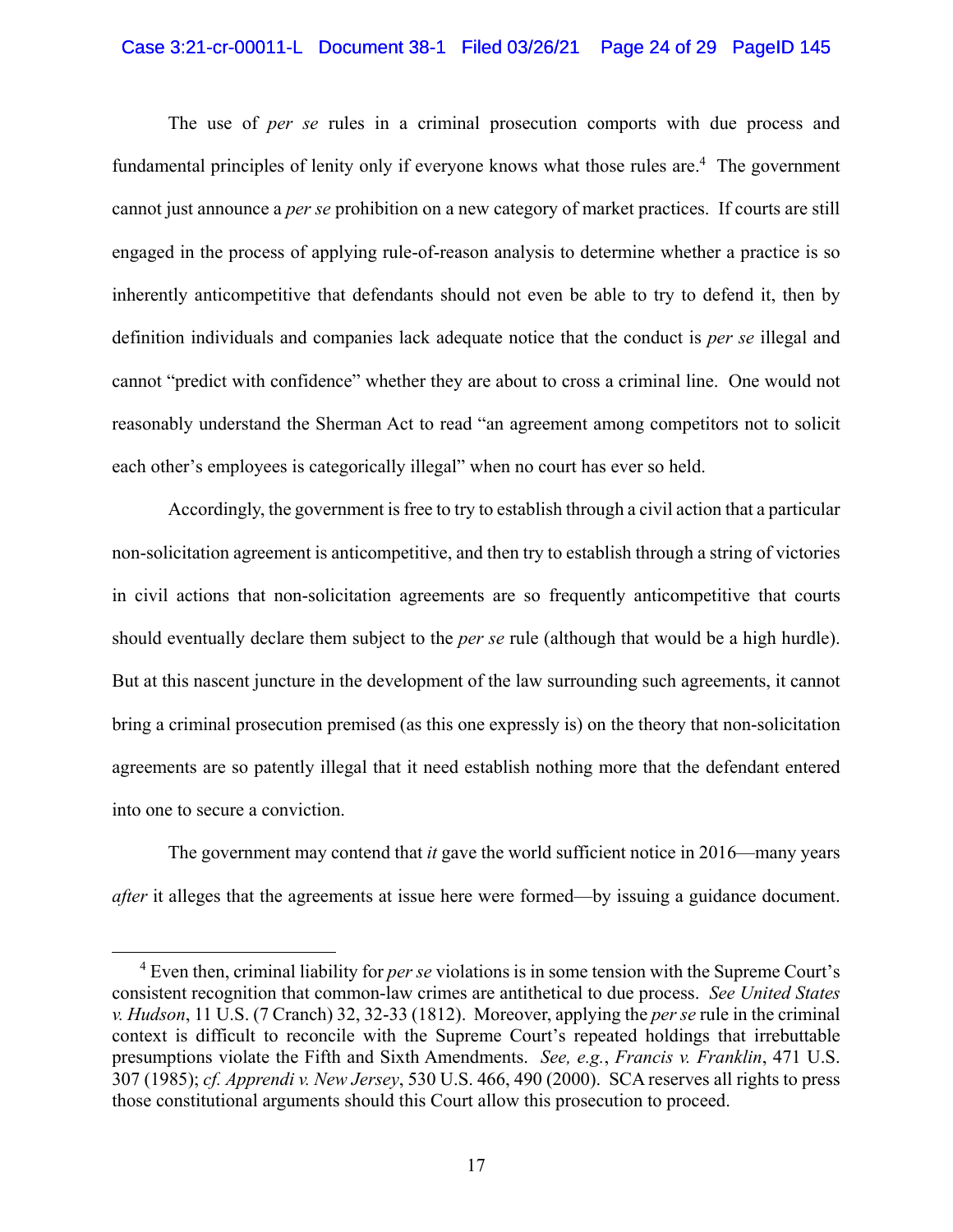## Case 3:21-cr-00011-L Document 38-1 Filed 03/26/21 Page 25 of 29 PageID 146

*See* 2016 Guidance 3, 4. But that is not how our criminal justice system works, or remotely enough to satisfy the requirements of due process. The executive branch does not get to create new criminal prohibitions simply by unilaterally declaring conduct *per se* illegal under the Sherman Act—let alone do so through non-binding policy guidance that cannot be preemptively tested in court. Congress can declare conduct illegal, and federal agencies may create binding rules within the scope of their delegated authority. But guidance documents do not have the force of law, let alone criminal law. *See Aya Healthcare Servs.*, 2020 WL 2553181, at \*13 ("DOJ's policy is not binding authority"); *Krzalic v. Republic Title Co.*, 314 F.3d 875, 883 (7th Cir. 2002) (Easterbrook, J., concurring) ("[j]udges do not apply *Chevron* to the Attorney General's interpretation of the Sherman Antitrust Act"); *cf. Azar v. Allina Health Servs.*, 139 S.Ct. 1804 (2019).

Moreover, even if the government could make conduct criminal simply by declaring it *per se* illegal, it would still not save this Indictment because, by the government's own telling, the agreements alleged here pre-date that guidance by several years, making it exceedingly difficult to treat them as a potential source of notice in *this* case. *See* Indict. ¶¶9, 17. Indeed, the government itself has taken the position that it would not prosecute conduct that occurred before it issued that guidance. *Cf.* U.S. Dep't of Justice, *Justice News: Deputy Assistant Attorney General Michael Murray Delivers Remarks at the Santa Clara University School of Law* (Mar. 1, 2019), https://bit.ly/2MsVT1G (explaining that the government would not prosecute conduct that occurred before October 2016). And the government *still* does not include "no-poach" agreements in its even more recent primer on how to avoid *per se* violations. *See* p.14, *supra*.

The very fact that the government felt the need to issue guidance announcing its view that non-solicitation agreements *should* be subject to *per se* treatment is a sure sign that they are not *presently* so, as there would be no need to make such a pronouncement if courts had already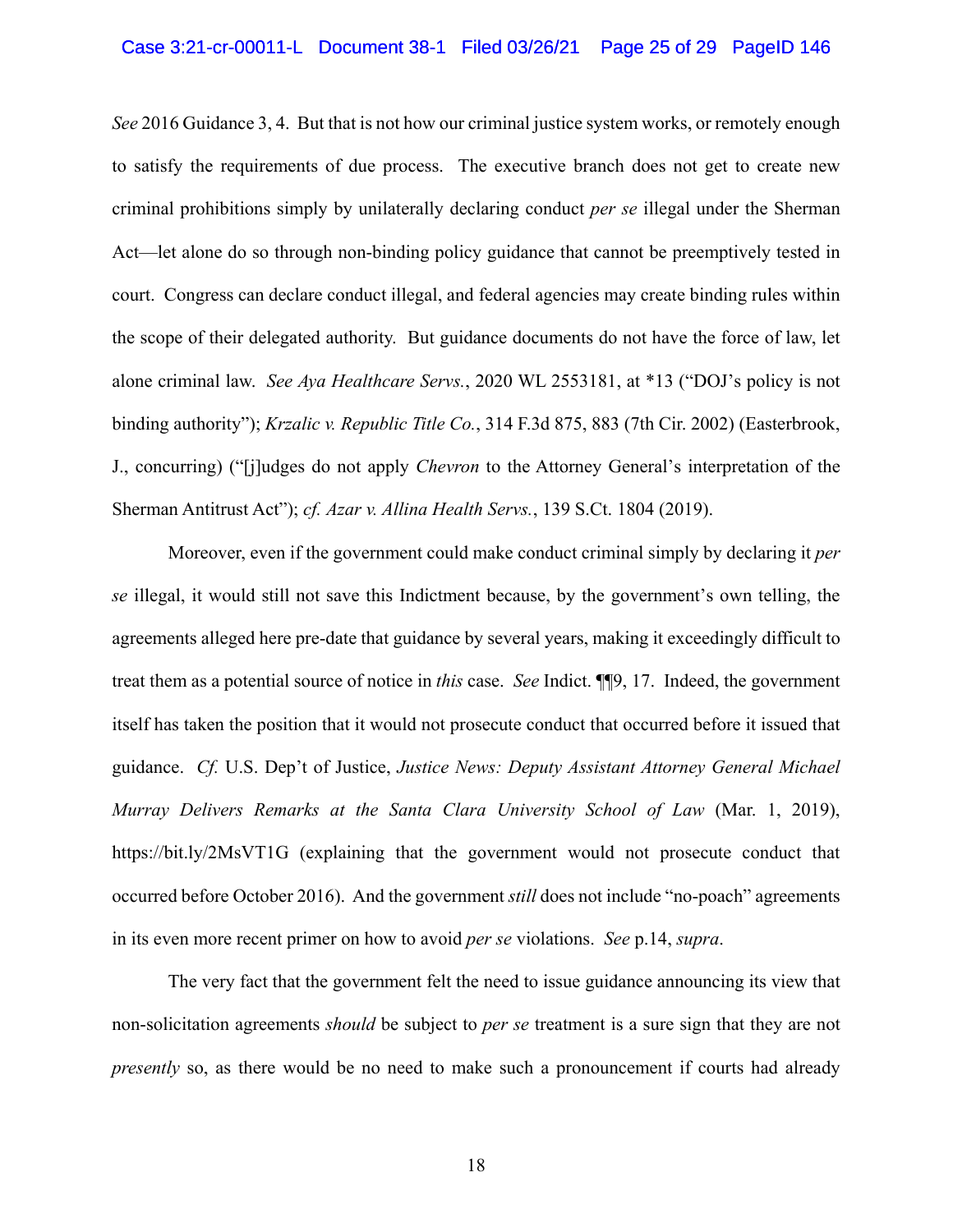## Case 3:21-cr-00011-L Document 38-1 Filed 03/26/21 Page 26 of 29 PageID 147

repeatedly and routinely concluded that such agreements have "'manifestly anticompetitive' effects" and "lack … any redeeming virtue." *Leegin*, 551 U.S. at 886. The Justice Department certainly has not felt the need to issue "guidance" making clear its intention to treat price fixing as a *per se* violation of the Sherman Act. And it is particularly conspicuous that the 2016 Guidance identifies not a single case holding that non-solicitation agreements are *per se* illegal (because there is none). Instead, the only "authority" the Guidance identifies that even remotely supports the government's position here is a handful of civil cases that were resolved by consent decrees without even resolving the *per se* question. *See* 2016 Guidance 3-4.

Implicitly recognizing the absence of authority for the position that non-solicitation agreements are *per se* illegal under the Sherman Act, the 2016 Guidance posits that such agreements are akin to "agreement[s] to … allocate customers, which have traditionally been criminally investigated and prosecuted as hardcore cartel conduct." *Id.* at 4. But that assertion is meritless. Market allocation agreements involve competitors agreeing to allocate customers amongst themselves, whether by dividing up territories or by devising some other means of divvying up business. *See, e.g.*, *BRG of Georgia*, 498 U.S. at 49. Such agreements have long been subject to *per se* treatment because their obvious (and intended) effect is to deprive customers of any "free choice." *See United States v. Cadillac Overall Supply Co.*, 568 F.2d 1078, 1089 (5th Cir. 1978). In contrast, restrictions on soliciting or even hiring have long been understood as falling in a different category. When the Supreme Court in *Radovich* and the Fifth Circuit in *Quinonez* confronted no-hire agreements, they did not treat them as merely a variant of market allocation agreements and subject them to *per se* treatment on that ground. They treated them as a distinct form of agreement subject to the rule of reason. The government is thus no more empowered to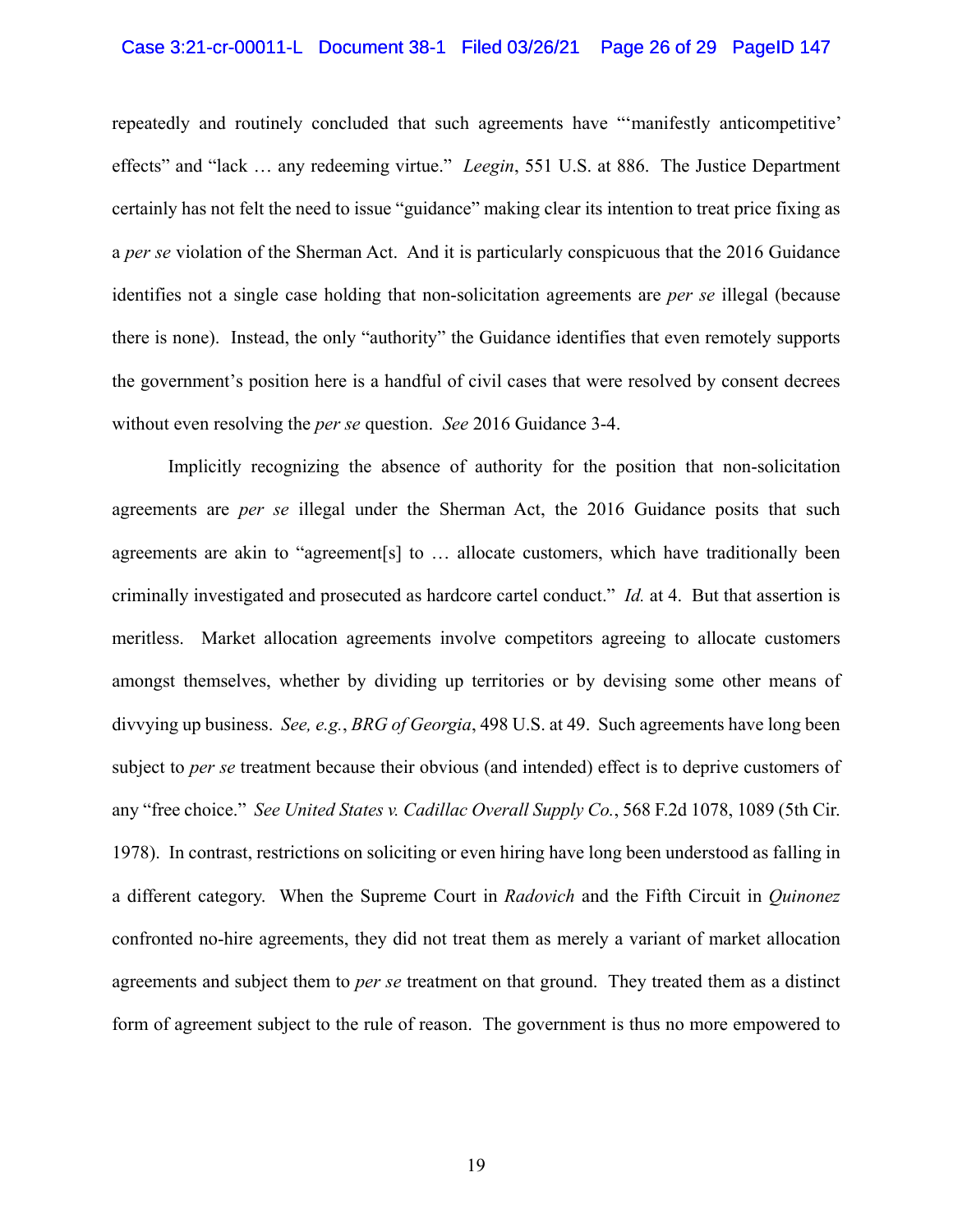## Case 3:21-cr-00011-L Document 38-1 Filed 03/26/21 Page 27 of 29 PageID 148

announce unilaterally that no-hire and no-solicitation agreements are a species of marketallocation agreements than it is free to announce they are subject to the *per se* rule directly.

Moreover, even assuming that customer-allocation principles could be imported into the decidedly different employer-employee context, the kind of non-solicitation agreement the government seeks to prosecute here looks nothing like the customer-allocation cases upon which its theory is based. SCA is not accused of depriving employees of any choice in their employment. By the government's own telling, employees remained free under the alleged agreements to seek employment elsewhere, and the other parties to the agreements remained free to hire them (as did any other employer, competitors and non-competitors of SCA alike). The parties to the agreements are alleged simply to have agreed not to actively try to recruit each other's employees. *See Aya Healthcare Servs.*, 2020 WL 2553181, at \*13 (distinguishing no-poaching agreements from nonsolicitation agreements). That is hardly "hardcore cartel conduct" (2016 Guidance 4)—as evidenced by the fact that the Indictment itself alleges that the agreements in this case were openly discussed with outside recruiters and candidates. Indict. ¶19.

#### **CONCLUSION**

Even assuming the truth of the Indictment's allegations, the government has claimed a *per se* violation of the Sherman Act here when no court has ever found the conduct alleged to be *per se* unlawful. The Indictment therefore fails to state an offense and must be dismissed, because the government has not alleged the elements of a rule-of-reason offense. Moreover, the complete absence of any precedent supporting the government's *per se* theory confirms that SCA was not on fair notice that its conduct was criminal. And to hold that a defendant is precluded from even trying to demonstrate that an agreement never before held to be *per se* illegal does not actually run afoul of the Sherman Act would deprive the defendant not just of fair notice, but of its more fundamental opportunity to mount a defense. Particularly when combined with the Supreme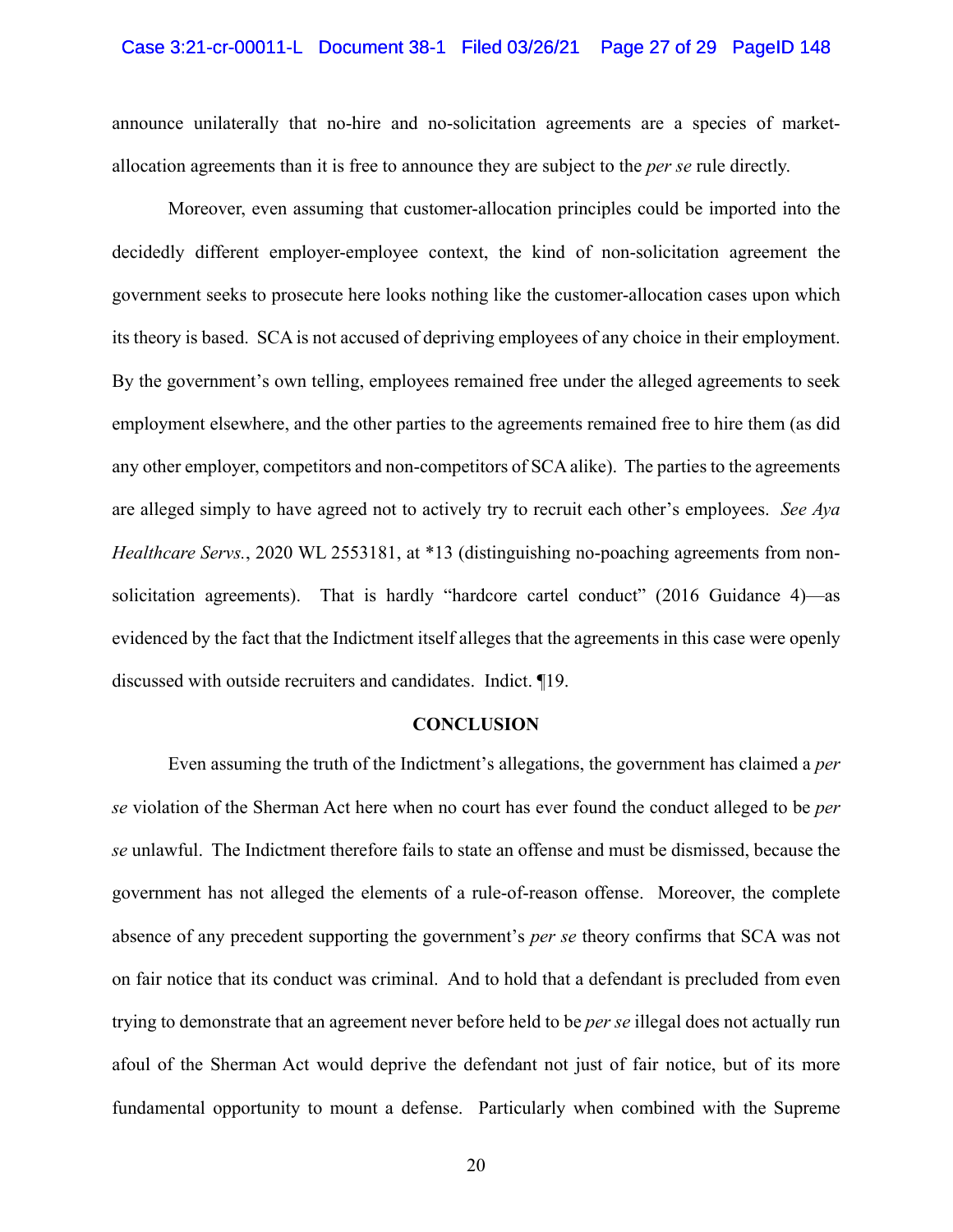#### Case 3:21-cr-00011-L Document 38-1 Filed 03/26/21 Page 28 of 29 PageID 149

Court's recent and repeated admonitions that courts should be loath to sanction efforts to push the boundaries of vague and broad statutory text, *see, e.g.*, *Kelly*, 140 S.Ct. at 1574; *McDonnell*, 136 S.Ct. at 2372-73; *Yates*, 574 U.S. at 547-48; *Bond*, 572 U.S. at 866; *Sekhar*, 570 U.S. at 737-38; *Skilling*, 561 U.S. at 402-03, this is the very last context in which the Court should accept the government's invitation to take the decidedly disfavored step of breaking new *per se* ground.

Respectfully submitted,

s/Paul Coggins PAUL COGGINS LOCKE LORD LLP 2200 Ross Avenue, Suite 2800 Dallas, TX 75201 214-740-8104 214-756-8104 (facsimile) Texas Bar No. 04504700 pcoggins@lockelord.com

PAUL D. CLEMENT\* ERIN E. MURPHY\* MATTHEW D. ROWEN\* KIRKLAND & ELLIS LLP 1301 Pennsylvania Ave. NW Washington, DC 20004 202-389-5000 202-389-5200 (facsimile)

JAMES H. MUTCHNIK\* DANIEL E. LAYTIN\* KIRKLAND & ELLIS LLP 300 N. LaSalle Chicago, IL 60654

SARA S. TATUM\* KIRKLAND & ELLIS LLP 601 Lexington Ave. New York, NY 10022

*Counsel for Defendant SCAI Holdings, LLC* 

s/Robert L. Webster ROBERT L. WEBSTER 7557 Rambler Road, Suite 525 Dallas, TX 75231 469-758-4150 469-758-4160 (facsimile) Texas Bar No. 21053375 robert.webster@bobwebsterlaw.com

DAVID B. ANDERS\* SARAH K. EDDY\* KEVIN S. SCHWARTZ\* WACHTELL, LIPTON, ROSEN & KATZ 51 West 52nd St. New York, NY 10019 212-403-1000 212-403-2000 (facsimile)

*Counsel for Defendant Surgical Care Affiliates LLC* 

\* admitted *pro hac vice* 

March 26, 2021